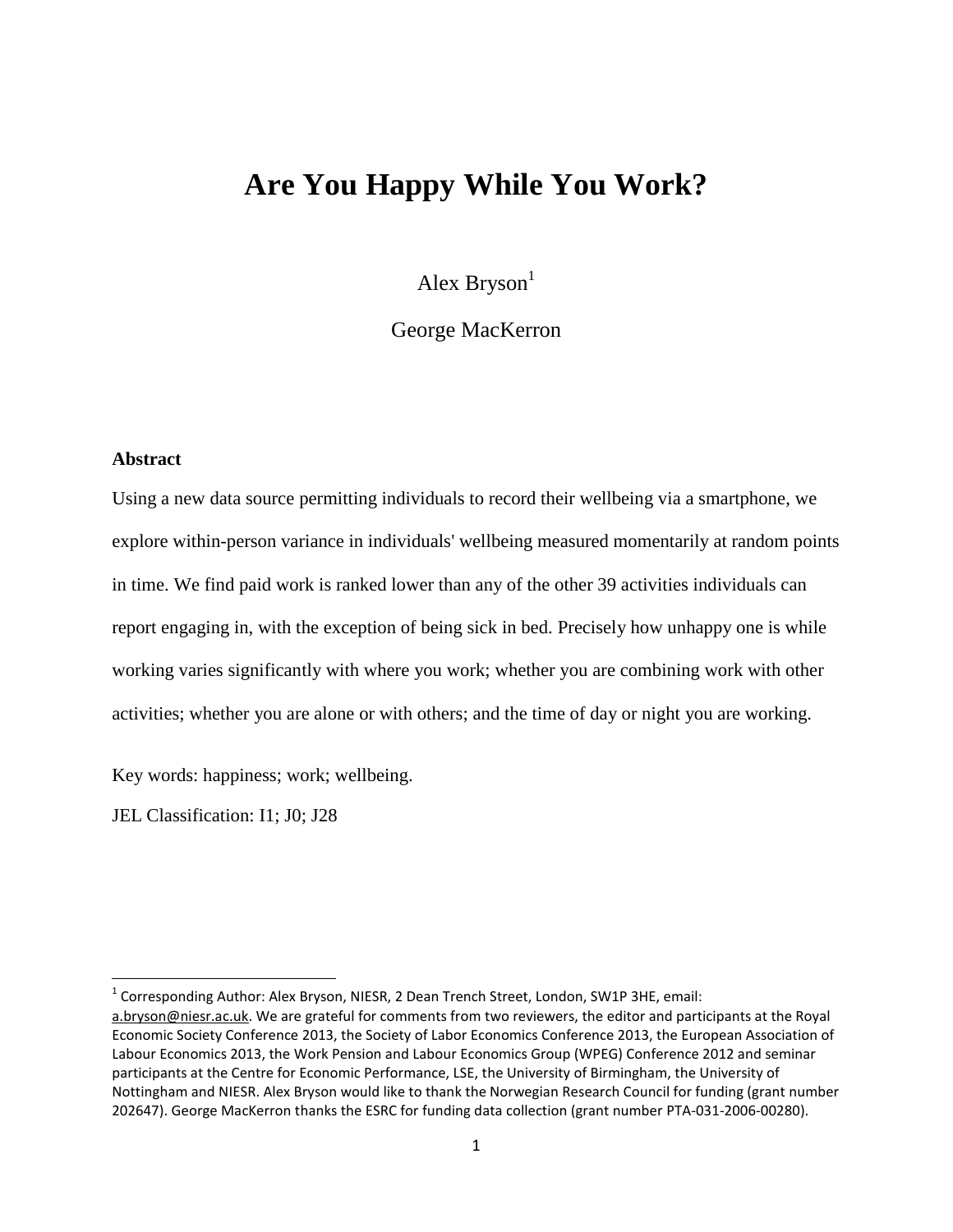Paid work is a central part of many people's lives. They spend a considerable part of their waking hours doing it, or seeking it if they do not have it. Paid work thus seems likely, *a priori*, to be a major factor in people's utility or happiness. The standard neoclassical theory of labour supply considers income and leisure as the sources of individual utility. Income is generated through work, but this eats into the time available for leisure. Individuals thus make a trade-off to maximise their utility. In this view, when holding income constant, work means disutility. It follows that when an individual becomes unemployed, the pain inflicted by the loss of wages should be adjusted downwards to account for the gain in leisure.

Research on subjective wellbeing appears to contradict this, however. It indicates that, holding income constant, work makes a contribution to overall life satisfaction and general happiness that is substantial *and positive* in the United States, the UK and elsewhere (Blanchflower and Oswald, 2011). Losing work, through unemployment, results in a precipitous decline in wellbeing — a 'major disaster' that is greater, not smaller, than can be explained by the financial loss alone (Layard, 2003). Moreover, unlike most other changes in personal circumstances, individuals do not recover from becoming unemployed until they leave that state (Clark et al., 2008).

Frey and Stutzer (2002, p.408) assert that 'for many purposes, happiness or reported subjective well-being is a satisfactory empirical approximation to individual utility'. But the contradiction outlined above calls into question whether, in this instance, neoclassical utility and subjective wellbeing are indeed aligned. The issue is complicated by the fact that, while neoclassical utility is a single and clearly defined quantity, subjective wellbeing is not. There are in fact at least three broad categories of subjective wellbeing measure. The categories are: *evaluative* (or cognitive), in which people are asked for global assessments of their lives, such as their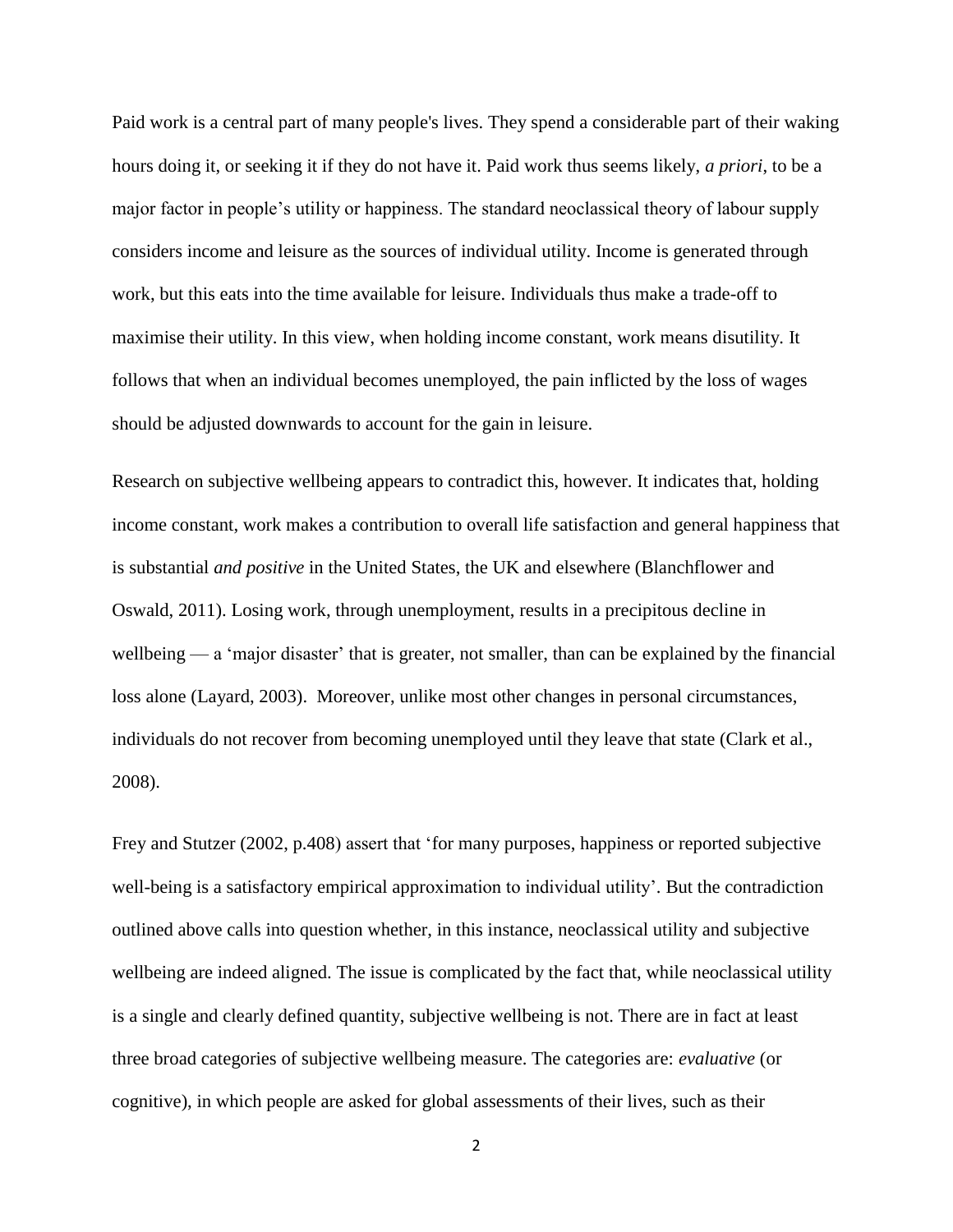'satisfaction with life as a whole nowadays'; *hedonic* (or affective), in which people rate their moment-to-moment levels of pleasant and unpleasant feelings; and *eudemonic*, capturing people's perceptions of meaning, purpose, reward or 'worthwhileness' (White and Dolan, 2009; Dolan and Metcalfe, 2012).

The measures used to capture wellbeing in studies on paid work are, overwhelmingly, evaluative measures, and this reflects the situation in the wider literature on the economics of wellbeing too. Individuals are asked to reflect back on and evaluate their experiences to make what Kahneman and Krueger (2006, p.6) refer to as 'global retrospective assessments'. These assessments have generally been assumed to be the measures that will be most closely related to neoclassical utility (Fujiwara and Campbell, 2011). However, recent work by psychologists and economists has drawn more attention to hedonic measures. Such measures relate to what has been called 'experienced utility', a 'continuous hedonic flow of pleasure or pain' (Kahneman and Krueger, 2006, p.4). These measures echo an earlier strand of economic thought, identifying the integral of momentary sensations as the idealised measure of utility. Edgeworth described an imaginary apparatus for taking such measurements in the form of the *hedonimeter*,

… an ideally perfect instrument, a psychophysical machine, continually registering the height of pleasure experienced by an individual, exactly according to the verdict of consciousness, or rather diverging therefrom according to a law of errors. From moment to moment the hedonimeter varies; the delicate index now flickering with the flutter of the passions, now steadied by intellectual activity, low sunk whole hours in the neighbourhood of zero, or momentarily springing up towards infinity. The continually indicated height is registered by photographic or other frictionless apparatus upon a uniformly moving vertical plane. Then the quantity of happiness between two epochs is represented by the area contained between the zeroline, perpendiculars thereto at the points corresponding to the epochs, and the curve traced by the index ...

(Edgeworth, 1881 in Colander, 2007, p.217).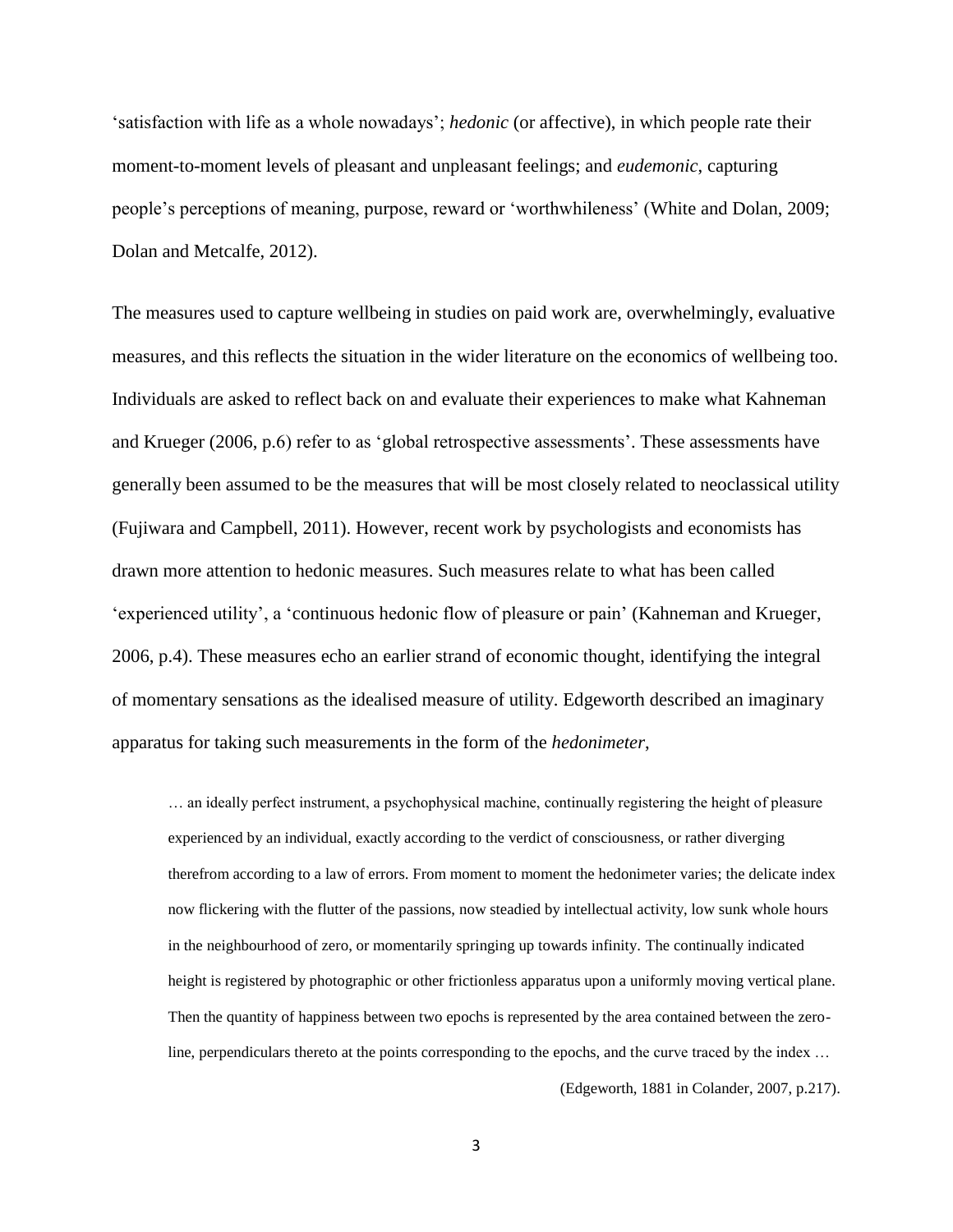This hedonic component of wellbeing may be important since expectations regarding the 'flow' of pleasure and pain may partly determine the choices individuals make as to what to do at any given moment, and for how long to do it.<sup>2</sup> It is also important in its own right because it leads to a fuller appreciation of the experienced life that individuals lead. As Kahneman et al. (2004, p.1776) argue:

Quantitative information about time use and the frequency and intensity of stress, enjoyment, and other affective states is potentially useful to medical researchers for assessing the burden of different illnesses and the health consequences of stress; to epidemiologists interested in social and environmental stressors; to economists and policy researchers for evaluating policies and for valuing nonmarket activities; and to anyone who wishes to measure the well-being of society.

(Kahneman et al., 2004, p.1776).

Economic models that define wellbeing by the temporal integral of momentary experienced utility require the ability to take detailed measures of the quality of people's experiences in daily life — that is, some approximation of Edgeworth's hedonimeter. Under the Day Reconstruction Method (DRM) individuals are asked to divide the activities and experiences of the preceding day into episodes, and to rate their affect during each episode on a variety of scales. Research to date on the experience of employment, using the DRM, suggests that the strong positive associations between paid work and retrospective assessments of wellbeing do not translate into positive associations between paid work and momentary hedonic, or experienced, wellbeing. Quite the opposite is true, in fact. Kahneman et al. (2004) studied 909 women who had undertaken paid work on the reference day. They found that working was the second lowest

 $\overline{\phantom{a}}$ 

<sup>&</sup>lt;sup>2</sup> This issue is the subject of on-going debate. It appears that behaviour is actually determined primarily by individuals' remembered utility - not the duration of episodes of pain or discomfort, but remembrances of the end of particular episodes coupled with the sense of pain or pleasure at the peak and trough of those experiences (Kahneman and Thaler, 2006; Clark and Georgellis, 2004).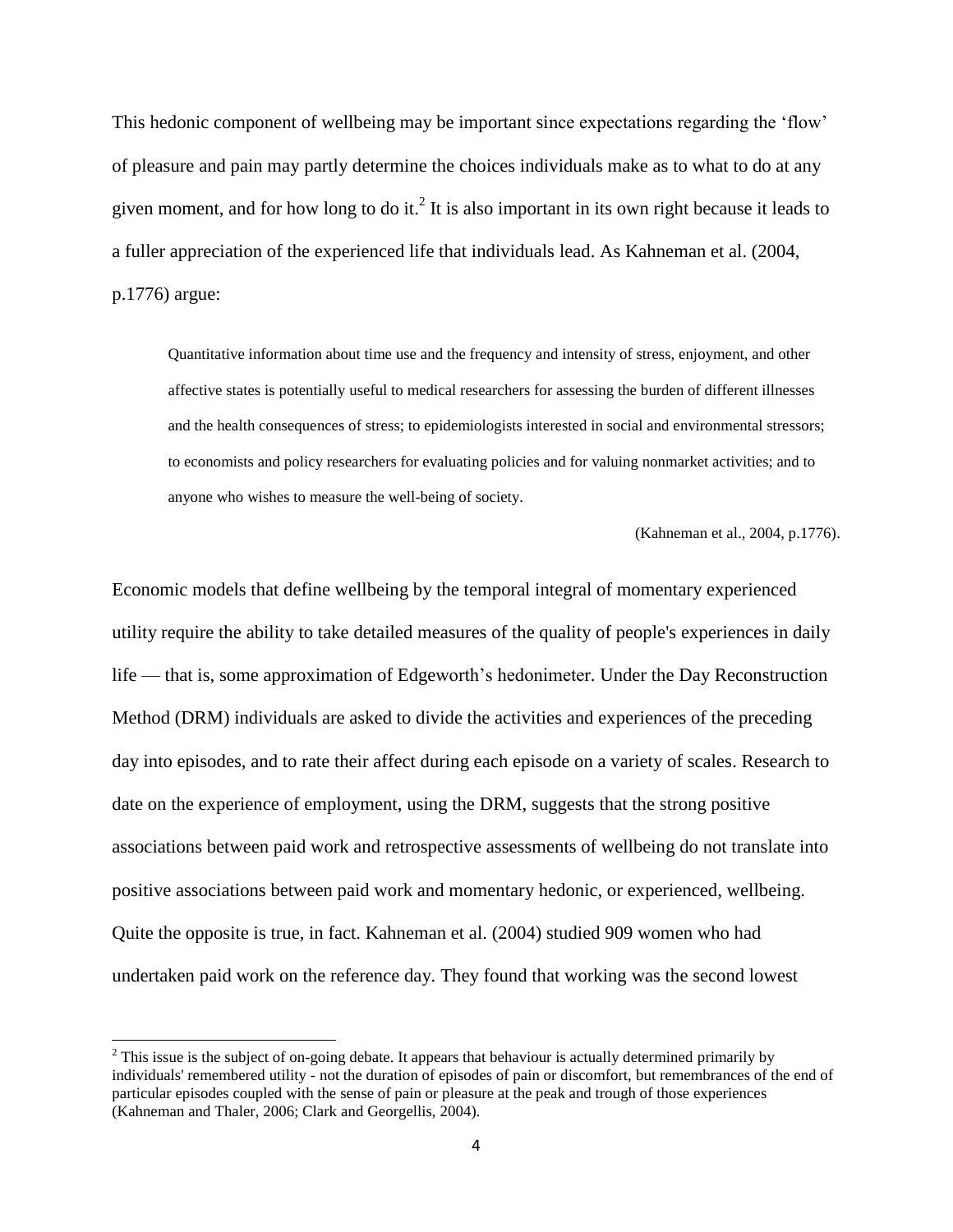scoring activity on positive affect (just above commuting) and the highest scoring activity on negative affect. $3$  However, there was substantial variance in the relationship between working and momentary wellbeing depending upon whether the person was at work or working at home, and whom she was with. In the latter case, time with one's boss was rated particularly poorly, while being with other work colleagues was rated much more highly. A second paper using the DRM, surveying 366 employed and 348 unemployed individuals in Germany, confirms that 'working belongs to the least satisfying times of the day' (Knabe et al., 2010, p.875). It also shows that the unemployed are able to make up for what the authors term the 'sadness' associated with being unemployed by altering what they do over the course of the day. That is, the unemployed take advantage of their unemployment by shifting their activities towards those they enjoy, something the employed are unable to do due to work commitments.<sup>4</sup>

We contribute to the literature on momentary wellbeing by establishing the relationship between working and momentary wellbeing using a new Experience Sampling Method (ESM) approach to the collection of momentary wellbeing data. Unlike the DRM, which asks individuals about their feelings yesterday — a procedure that requires a certain degree of retrospection, with some of the same attendant potential for distortion that afflicts the standard evaluative measures (Stone et al., 2010) — the ESM approach obtains instantaneous responses. Individuals are signalled at random moments during the day, and respond by reporting their feelings at the time they are experiencing them, while undertaking their day-to-day activities.

l

 $3$  In their study positive affect is the average of happy, warm/friendly, enjoying myself, whereas negative affect is the average of frustrated/annoyed, depressed/blue, hassled/pushed around, angry/hostile, worried/anxious, criticised/put down.

<sup>&</sup>lt;sup>4</sup> A related literature indicates that variance in people's happiness over the course of the working day is related to biological processes such as neuroendocrine, inflammatory and cardiovascular activity (Steptoe et al., 2005).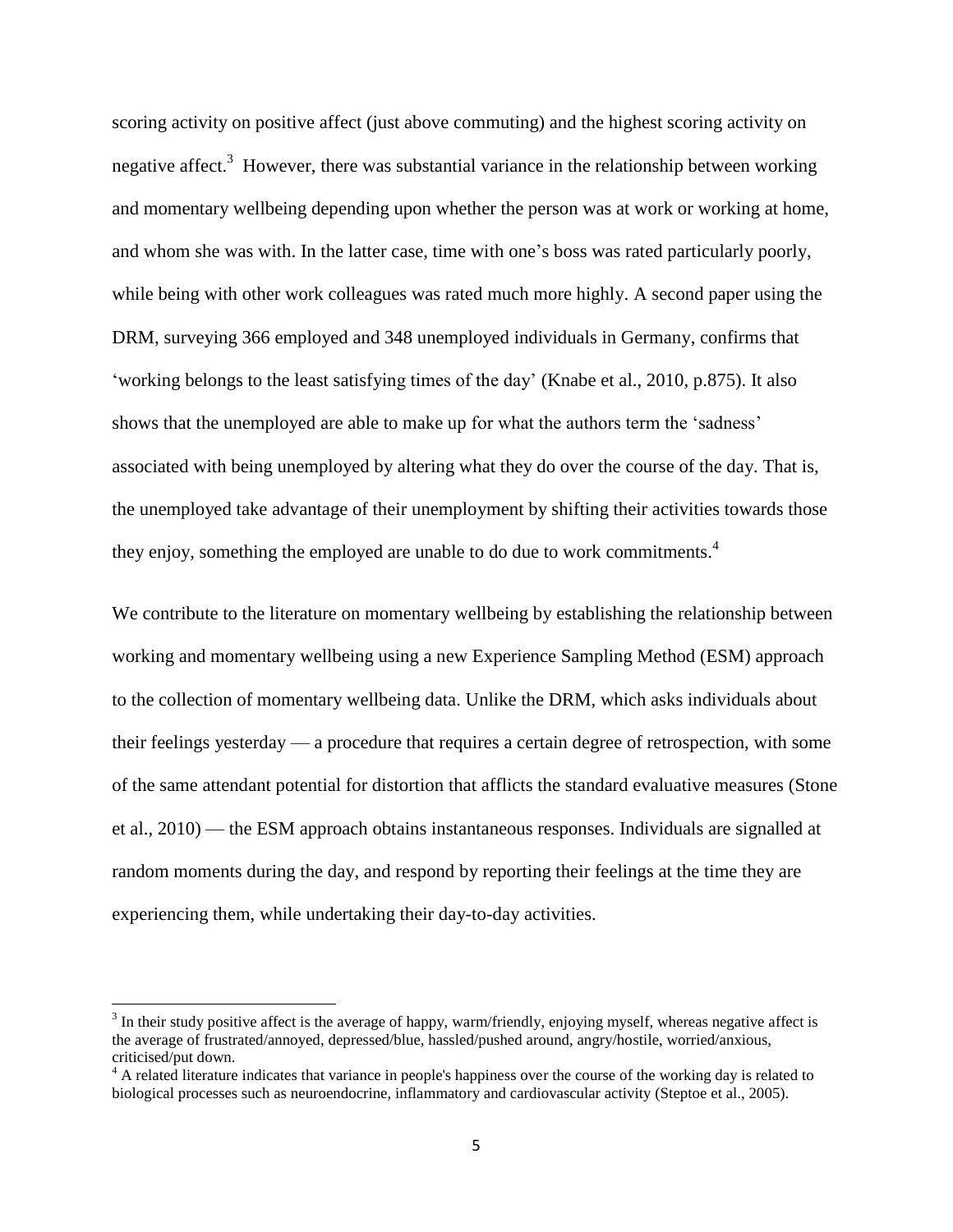The ESM was first applied in the 1970s by Csikszentmihalyi and colleagues at the University of Chicago, using pagers controlled by radio signals to trigger self-completion of paper survey instruments (Hektner et al., 2007, p.7). The use of ESM here is therefore not, in and of itself, an innovation. However, the logistical burden of traditional ESM studies, for both researchers and respondents, limited respondent sample sizes to a few dozen individuals. In addition, in some traditional ESM studies, the majority of responses were found to have been completed long before or long after the signalling time, with the reported time and date having been fabricated to conceal this (Stone and Shiffman, 2002). The increasing ubiquity of smartphones in the UK and beyond — objects that are routinely carried on the person, that can convey a remotely-triggered signal, present questions via a convenient interface, record the time and location of response, and send back the elicited data almost instantaneously — makes it possible to run ESM studies that are orders of magnitude larger than originally envisaged, at much lower cost, and with higher reliability. This allows the ESM to be applied to qualitatively new problems. We are aware of one other ESM study to date that has employed smartphones in a similar manner and at a somewhat similar scale, described by Killingsworth and Gilbert (2010). The labels 'citizen science' and 'crowdsourcing' are sometimes applied to these and similar endeavours (Haklay, 2010; Gura, 2013). The technology behind our data source, *Mappiness*, is described in greater detail by MacKerron (2012) and MacKerron and Mourato (2013).

Using the ESM we can get closer to Edgeworth's ideal: we are better able than DRM studies to capture momentary experienced utility because, as Knabe et al. (2010, p.869) note, the advantage of the ESM 'is that it allows the measurement of experienced utility without any distortions caused by aspirations, retrospective evaluations or memory effects'. Our data are therefore ideally suited to examine the relationship between work and utility as captured by momentary

6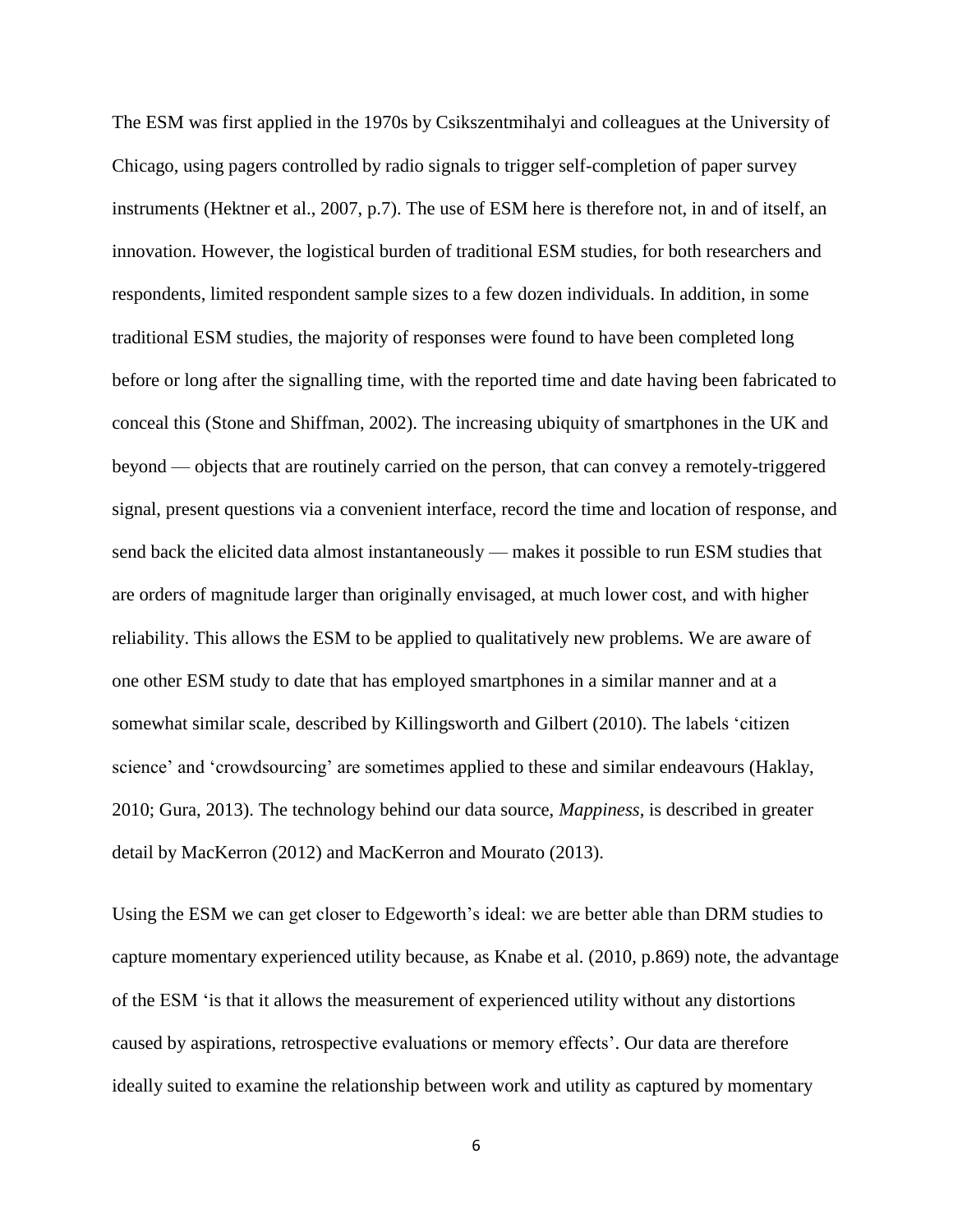happiness. In doing so we have two competing hypotheses in mind. The first, commonly associated with psychologists, is that human beings gain pleasure from working because it is an essential ingredient in human flourishing — they derive utility from working, irrespective of pay, because it is the essence of human being. As such, it is argued, they undertake work because it is intrinsically satisfying and enjoyable. This idea, which dates back as far as Aristotle, is nicely depicted by Hinchliffe (2004). The alternative perspective, more common among economists, is that work is experienced as a disutility by individuals because it entails effort at the expense of leisure. It is for this reason that individuals are usually paid to work.

We undertake similar types of analyses to Kahneman et al. (2004) but we extend their work in a number of dimensions, something made possible by our data. Like Kahneman et al. (2004) we establish the position of paid work in the rank order of momentary happiness for employed people, and compare the momentary wellbeing scores for paid work with scores given for other activities. We compare work with 39 other activities respondents can record (Kahneman et al. and Knabe et al.'s respondents are only able to choose from around 16). We explore the extent to which the association between paid work and momentary wellbeing varies with aspects of the individual's environment, namely where one is working, who one is with at the time, and one's personal background characteristics. We extend the earlier work by looking at the joint effect of activities undertaken simultaneously, examining the extent to which momentary wellbeing scores for working vary according to the other activities one is also engaged in at the same time.

Furthermore, whereas Knabe et al.'s and Kahneman et al.'s DRM studies each reconstruct only a single day for each respondent, we have multiple observations on individuals over time. These longitudinal data permit comparisons to be made about the rank order of happiness *within* individuals over weeks and sometimes many months. Using only the variation within individuals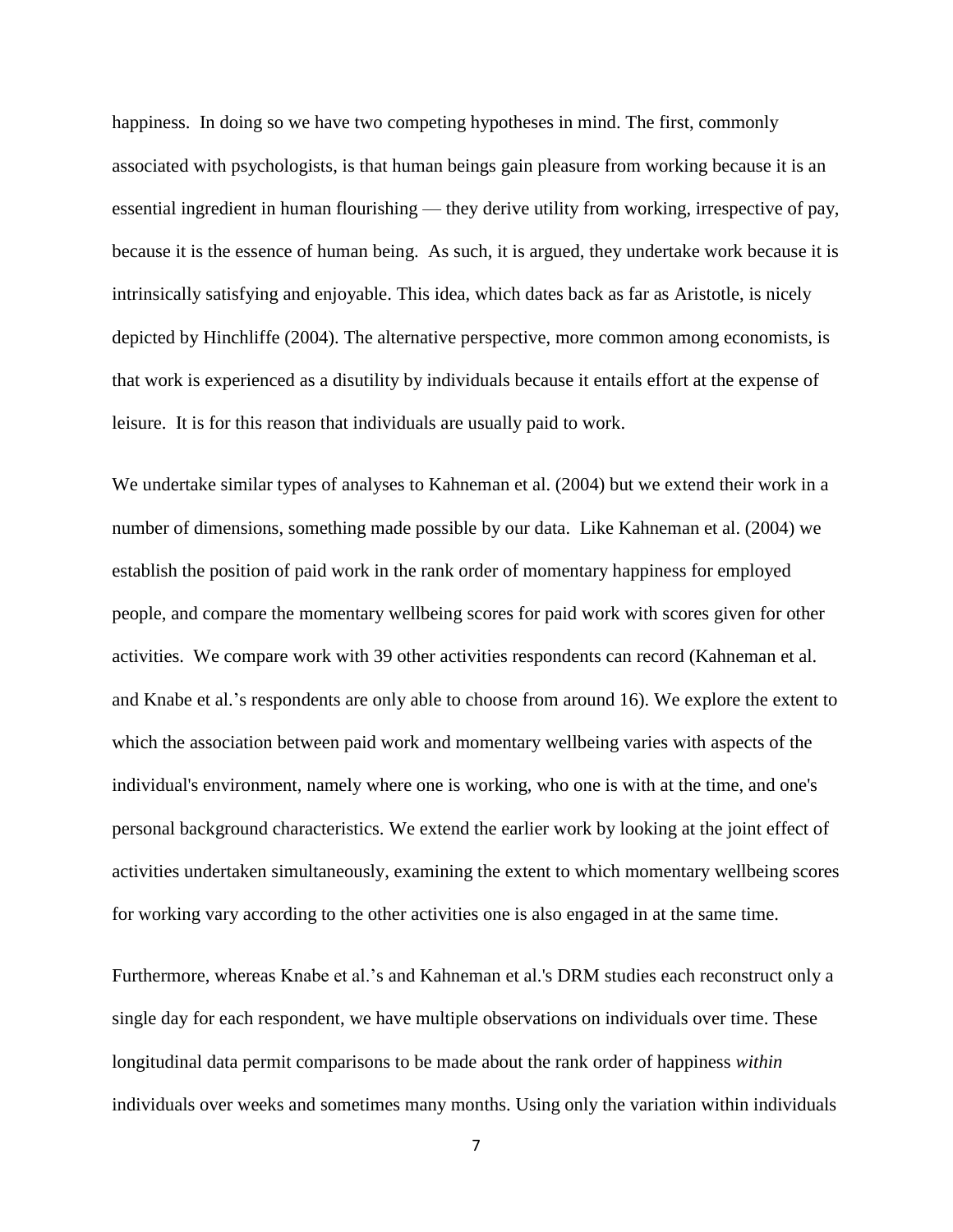over time we can thus overcome the difficulties inherent in inter-personal comparisons in subjective wellbeing by accounting for fixed unobservable differences across individuals. Our data have a number of other advantages compared with the studies by Kahneman et al. and Knabe et al. For example, we have a much larger sample of respondents which — unlike Kahneman et al. — includes men as well as women, and we have accurate information on time of day and location, captured at the moment of response by the app.<sup>5</sup> Indeed, the advances in ESM which come with smartphone technology mean many of the concerns that Knabe et al. express regarding ESM, such as the burden it imposes on respondents, arguably do not obtain any more.

Our findings are consistent with the traditional economists' perspective on work: individuals do experience disutility from work such that they derive greater momentary wellbeing from undertaking almost any other activity. It is very rare for any work episode to achieve the level of happiness individuals experience in the absence of work, even when work is combined with other more pleasurable activities. We do not dispute the instrumental value of work, nor the importance of work to human wellbeing broadly understood, but we suspect this latter is likely to correspond with the eudemonic dimension of wellbeing not measured in this study, and with evaluative wellbeing measures primarily via that route.

The remainder of the paper is as follows. Section One introduces our data, how the survey is undertaken, the measures of momentary wellbeing and the activities recorded. Section Two presents our empirical strategy for describing and analysing the data. Section Three presents our results. Section Four concludes.

l

 $<sup>5</sup>$  On the other hand, DRM permits the analyst to establish directly the time spent in various (more or less</sup> pleasurable) activities and map changes in affect across contiguous events.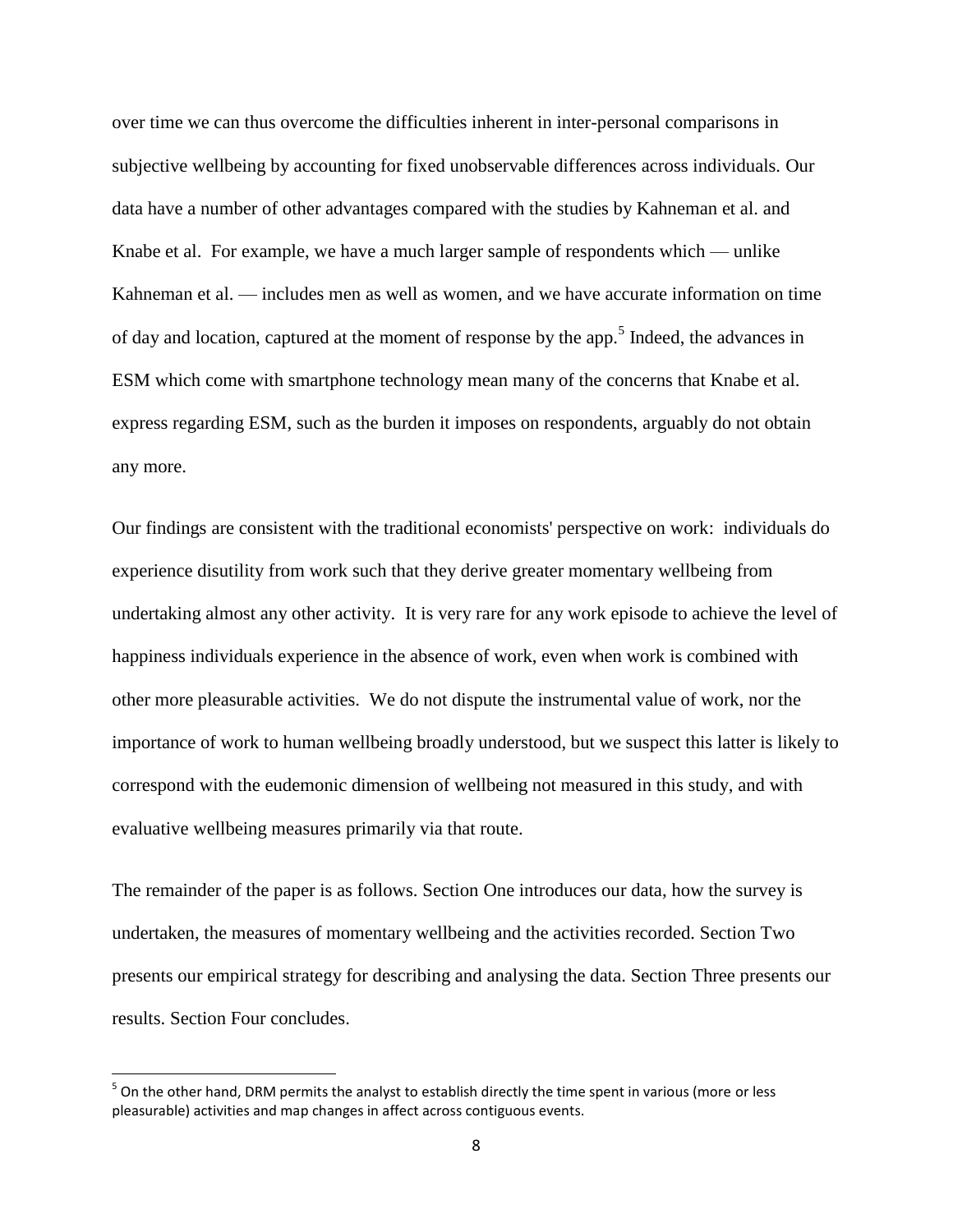### **1. The Mappiness Data**

 $\overline{\phantom{a}}$ 

We use a new data source, *Mappiness*, which permits individuals to record their wellbeing via a smartphone. The data contain more than a million observations on tens of thousands of individuals in the UK, collected since August 2010. Individuals who have downloaded the app receive randomly timed 'dings' on their phone to request that they complete a very short survey<sup>6</sup>.

The survey asks individuals to rate themselves on three dimensions of momentary wellbeing, stating how happy, how relaxed, and how awake they feel. Each score is elicited by means of a continuous slider (a form of visual analogue scale — see Couper et al., 2006). The ends of each scale are labelled 'Not at all' and 'Extremely', and an individual positions him or herself on the scale by drawing a fingertip across the screen. Having completed this phase the individual is asked whether they are alone and, if not, whom they are with. They are then asked whether they are indoors, outdoors, or in a vehicle, and whether they are at home, at work, or elsewhere (with the instruction 'If you're working from home, please choose "at home"'). Finally, they are asked what they were doing 'just now'. The respondent chooses all that apply out of 40 response options, including 'Working, studying', and/or 'Something else'. The complete survey is reproduced in Appendix A.

Together with the responses to the survey, the app transmits the satellite positioning (GPS) location of the individual and the precise time at which the survey was completed. It also records the time elapsed between the random 'ding' and response, thus allowing analysts to distinguish between immediate, 'random' responses and delayed responses. Individuals complete a short

 $^6$  Individuals can choose to be signaled between one and five times a day. Most stick to the default option, which is twice a day. They may also specify the hours of the day during which they are likely to be asleep should not be disturbed.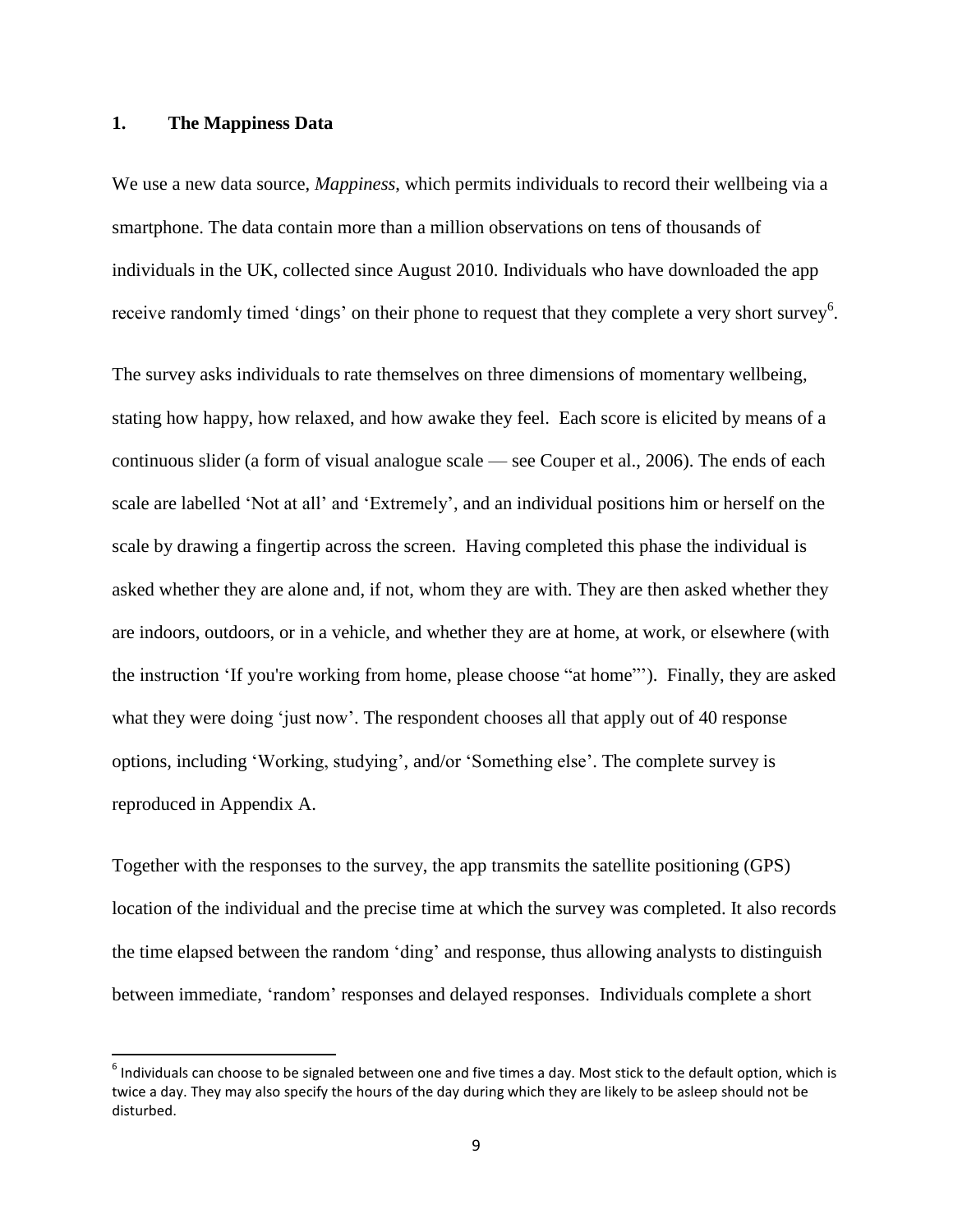survey about their personal, work and household characteristics when registering for Mappiness. We use some of this information to characterise different types of respondent, e.g. in relation to their household wealth.

Individual-level descriptives are provided in Table 1a. The population of Mappiness respondents differs in a number of ways from the population at large. As one might expect from a survey conducted with smartphones, respondents are wealthier than the population at large: the median household income category is  $£40,000 - £55,999$ , and the midpoint of this range is approximately double the figure for the UK as a whole (House of Commons, 2006). They are also relatively young: 66% are aged 35 or under, and 95% are aged 50 or under, compared to 29% and 56% respectively in the UK adult population (Office for National Statistics, 2010). Seventy-eight per cent of participants are in employment and 13% are in full-time education. These groups are over-represented relative to the UK adult population, in which the proportions are respectively 57% and 4%, primarily at the expense of retired people, who constitute 1% of participants but 22% of the population (National Centre for Social Research, 2009). Participants' sex ratio is nearly balanced, at 53% male, compared to 49% in the UK adult population (Office for National Statistics, 2010). Response-level descriptives are given in Table 1b.

|                    | <i>Employed only</i> | All   |
|--------------------|----------------------|-------|
| Age (mean)         | 33.2                 | 31.6  |
| Male               | 57.5%                | 55.6% |
| Married/cohabiting | 76.2%                | 71.8% |

*Table 1a. Individual-Level Descriptives*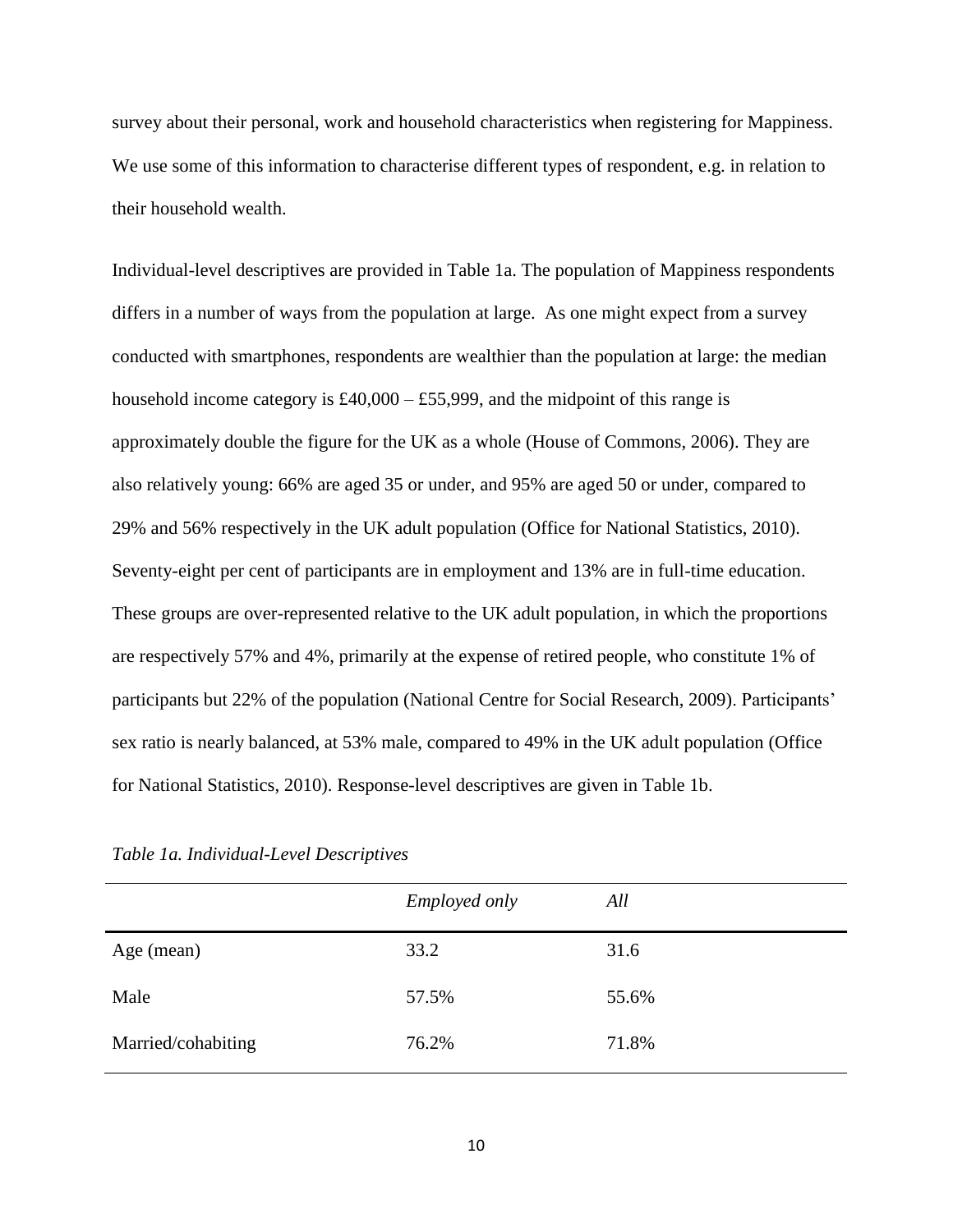| Number of children $(< 16)$ in | 0.48  | 0.53  |
|--------------------------------|-------|-------|
| household (mean)               |       |       |
| Number of people in household  | 2.59  | 2.72  |
| (mean)                         |       |       |
|                                |       |       |
| <b>Employment status</b>       |       |       |
| Employed or self-employed      | 100%  | 78.0% |
| In full-time education         |       | 13.4% |
| Retired                        |       | 0.6%  |
| Unemployed and seeking work    |       | 3.1%  |
| Long-term sick or disabled     |       | 0.9%  |
| Looking after family or home   |       | 2.3%  |
| Other                          |       | 1.8%  |
|                                |       |       |
| Gross household income         |       |       |
| Under £8,000                   | 1.2%  | 5.2%  |
| $£8,000 - £11,999$             | 1.9%  | 3.0%  |
| £12,000 - £15,999              | 3.7%  | 4.3%  |
| £16,000 - £19,999              | 4.4%  | 4.7%  |
| £20,000 - £23,999              | 5.7%  | 5.9%  |
| £24,000 - £31,999              | 11.8% | 11.3% |
| £32,000 - £39,999              | 12.8% | 11.8% |
| £40,000 - £55,999              | 20.9% | 19.1% |
| £56,000 - £71,999              | 15.1% | 13.8% |
| £72,000 - £95,999              | 10.9% | 9.8%  |
| £96,000 or more                | 11.7% | 11.2% |
|                                |       |       |

Notes: mean counts of children and people in the household assume the lowest value for the open top categories (i.e. 4 for '4 children or more', and 4 for '4 adults or more'). Income bands are nominal and cover all respondent registrations, regardless of when they took place.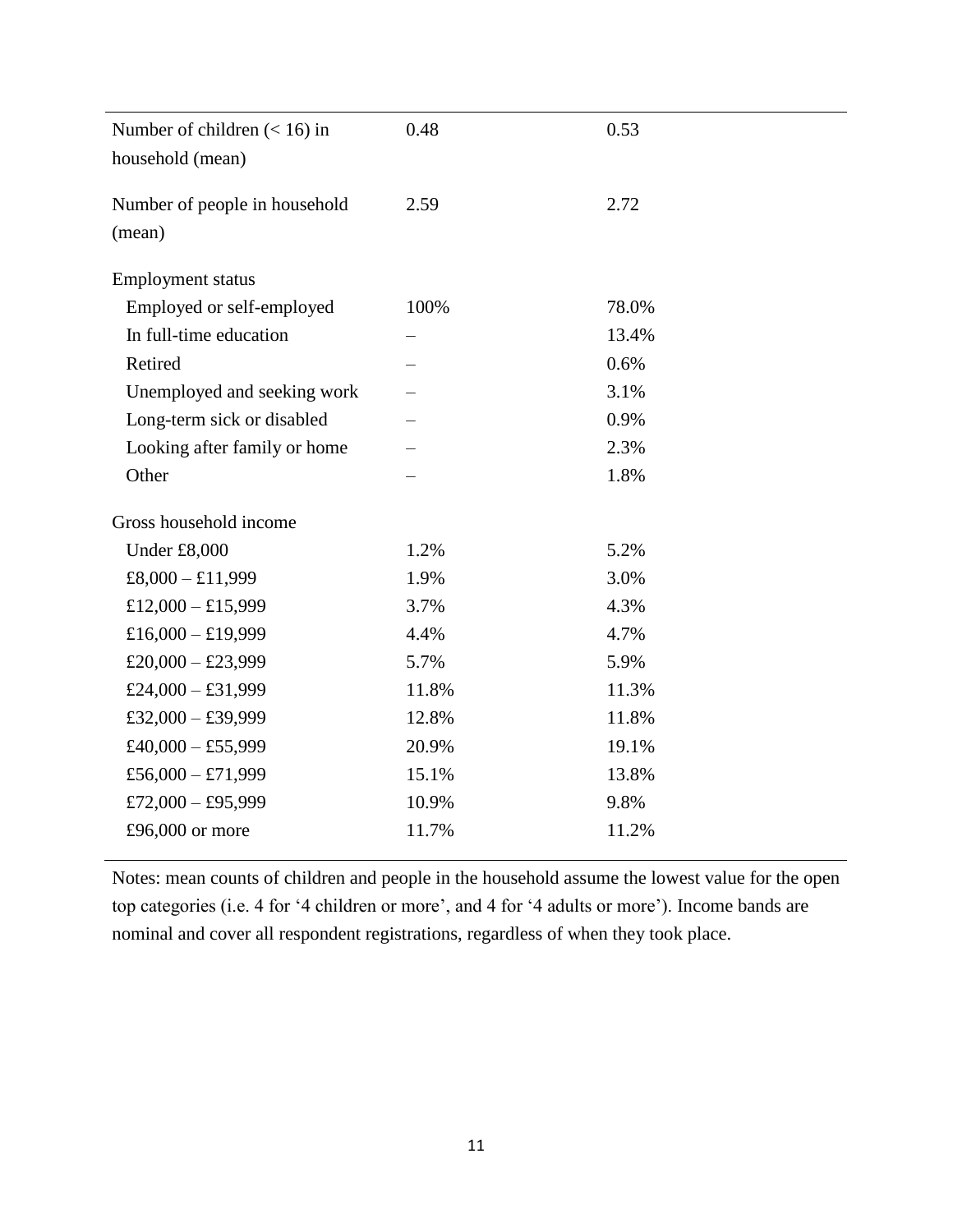| Location $(1)$                                    |       |
|---------------------------------------------------|-------|
| At home                                           | 47.4% |
| At work                                           | 27.9% |
| Elsewhere                                         | 24.7% |
|                                                   |       |
| Location $(2)$                                    |       |
| Indoors                                           | 84.2% |
| Outdoors                                          | 8.4%  |
| In a vehicle                                      | 7.5%  |
| Alone                                             | 40.5% |
| Companionship (not mutually exclusive)            |       |
| With spouse, partner, girl/boyfriend              | 24.9% |
| With colleagues, classmates                       | 20.1% |
| With children                                     | 10.3% |
| With friends                                      | 8.4%  |
| With other family members                         | 7.0%  |
| With clients, customers                           | 1.8%  |
| With other people the respondent knows            | 1.5%  |
| Most frequent activities (not mutually exclusive) |       |
| Working, studying                                 | 27.4% |
| Watching TV, film                                 | 17.8% |
| Talking, chatting, socialising                    | 14.2% |
| Sleeping, resting, relaxing                       | 9.6%  |
| Eating, snacking                                  | 9.5%  |
| Travelling, commuting                             | 9.1%  |
| Listening to music                                | 6.0%  |
| Drinking tea/coffee                               | 5.4%  |
| Drinking alcohol                                  | 5.2%  |
| Housework, chores, DIY                            | 4.9%  |
|                                                   |       |

*Table 1b. Response-Level Descriptives (valid responses from employed respondents only)*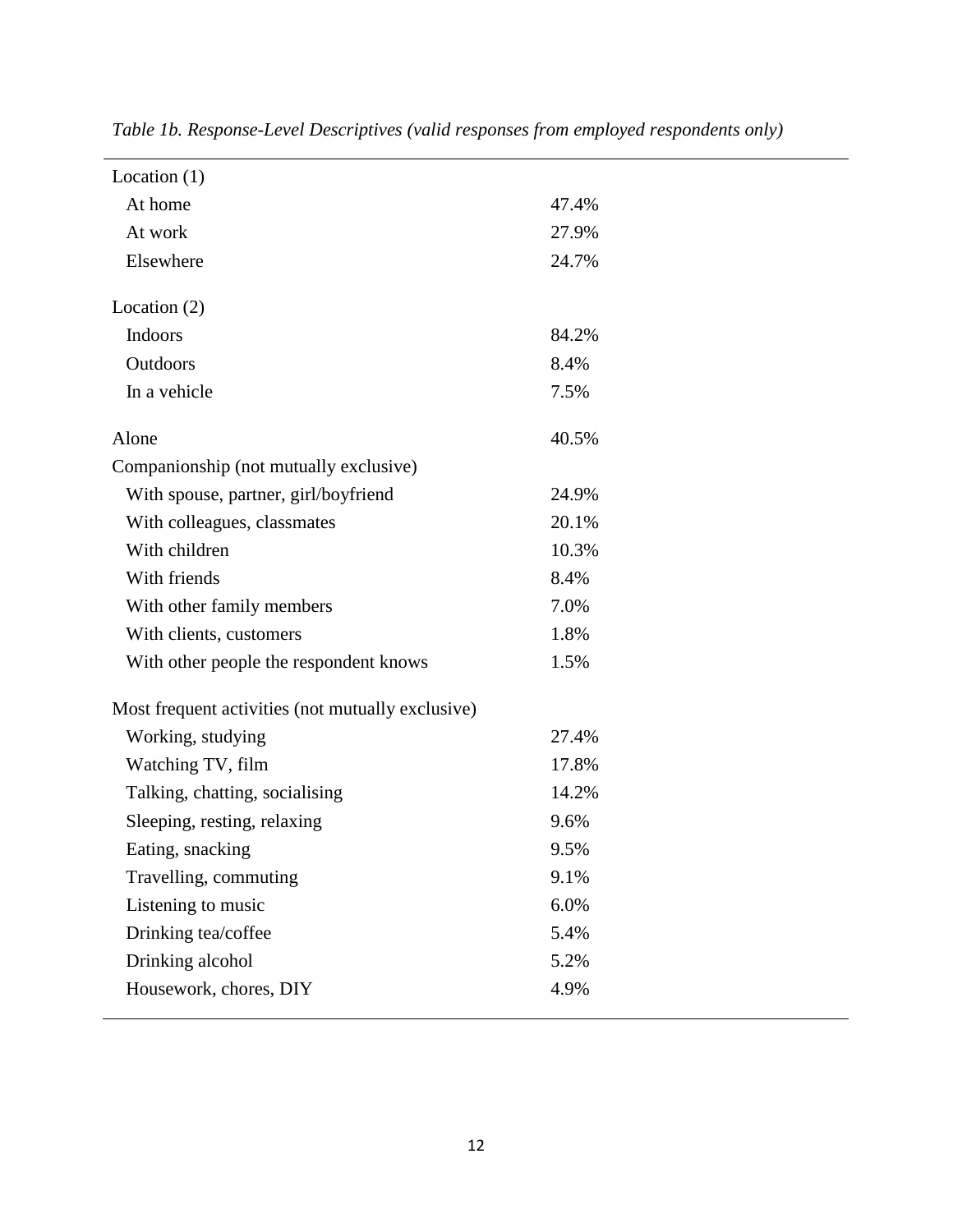The unrepresentativeness of *Mappiness* users may mean that the correlations we report below cannot be extrapolated to the population at large. However, although the magnitude of effects may differ in the population at large, it seems unlikely that the results presented below would be overturned if the survey were completed by a group of individuals who were more representative of the population as a whole. Wealthier individuals have greater choice as to whether they work and, if they do, the quality of work they are prepared to take. Since our respondents are drawn from the upper echelons of the income distribution where job quality is better, and since we know from other work (Kahneman et al., 2004) that the nature of the job can affect responses to these sorts of questions, this may lead to an upward bias in our estimates of the association between paid work and momentary wellbeing compared to potential estimates for the population at large. On the other hand, wealthier individuals may also derive greater utility from their leisure time, in part because they are in a better position to choose what they do with their leisure time. This would lead to a bias going in the other direction.

### **2. Empirical Strategy**

We explore the links between individuals' happiness measured momentarily at random points in time and their experiences of paid work. Figure 1 presents the distribution of happiness for all respondents (the distributions for workers and non-workers separately are indistinguishable).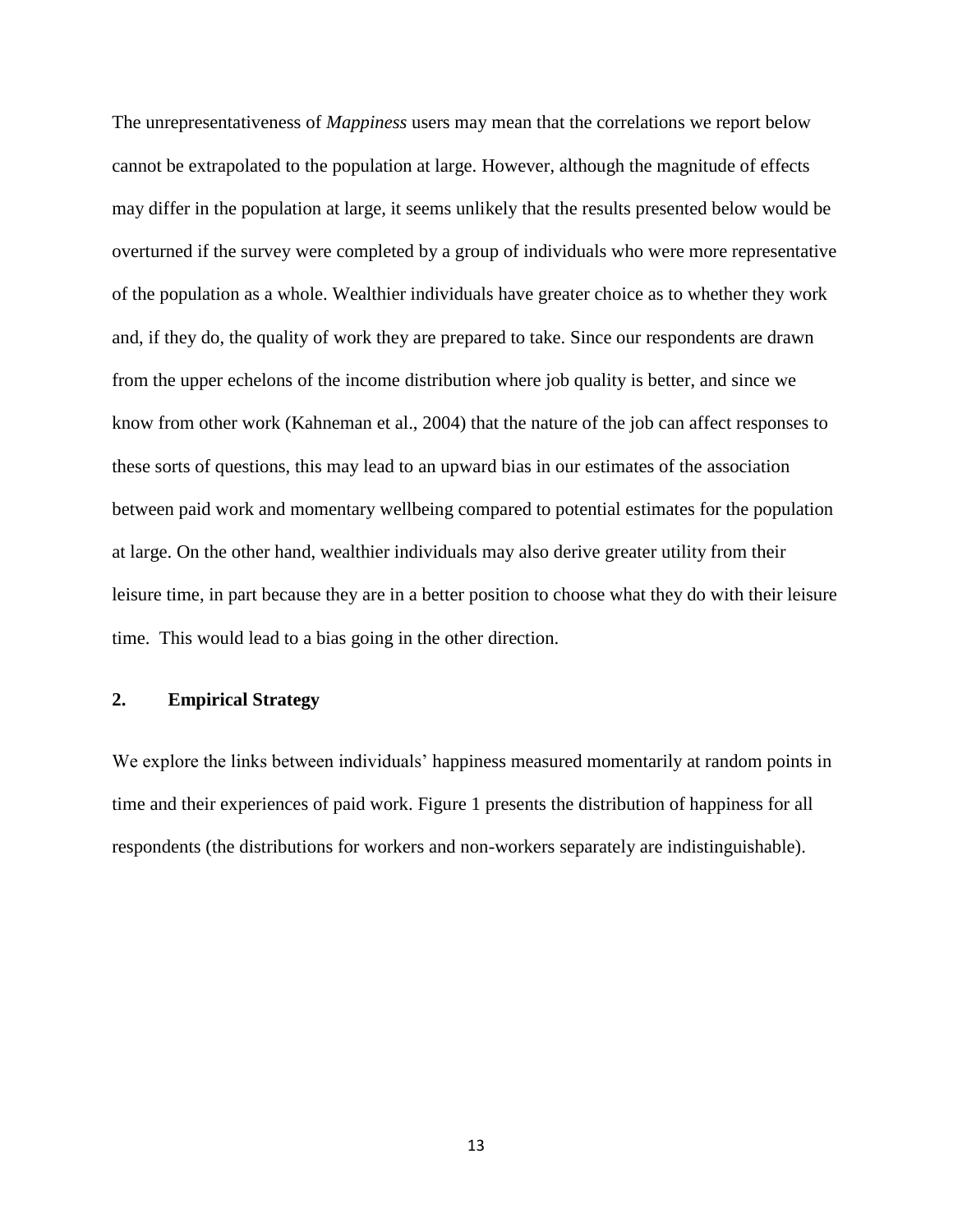

*Figure 1. Distribution of 'Happy' Responses, Full Sample*

One can see that the distribution of momentary happiness is skewed. There is also a notable spike at the top of the scale, suggesting some sort of right truncation with individuals scoring as high as they possibly can. The ordinary least squares estimates presented in the next section were not sensitive to the use of interval regression techniques to tackle this issue.<sup>7</sup>

One of the attractive features of the *Mappiness* data collection process is that individuals provide a response when randomly requested to do so during the course of the day. They are asked to record the activities they are currently engaged in after they have rated their current happiness. As noted earlier, one advantage of this approach is that it minimises focusing biases associated with DRM and other methods which entail some degree of reflection and, possibly,

 $\overline{\phantom{a}}$ 

 $7$  These results are available from the authors on request.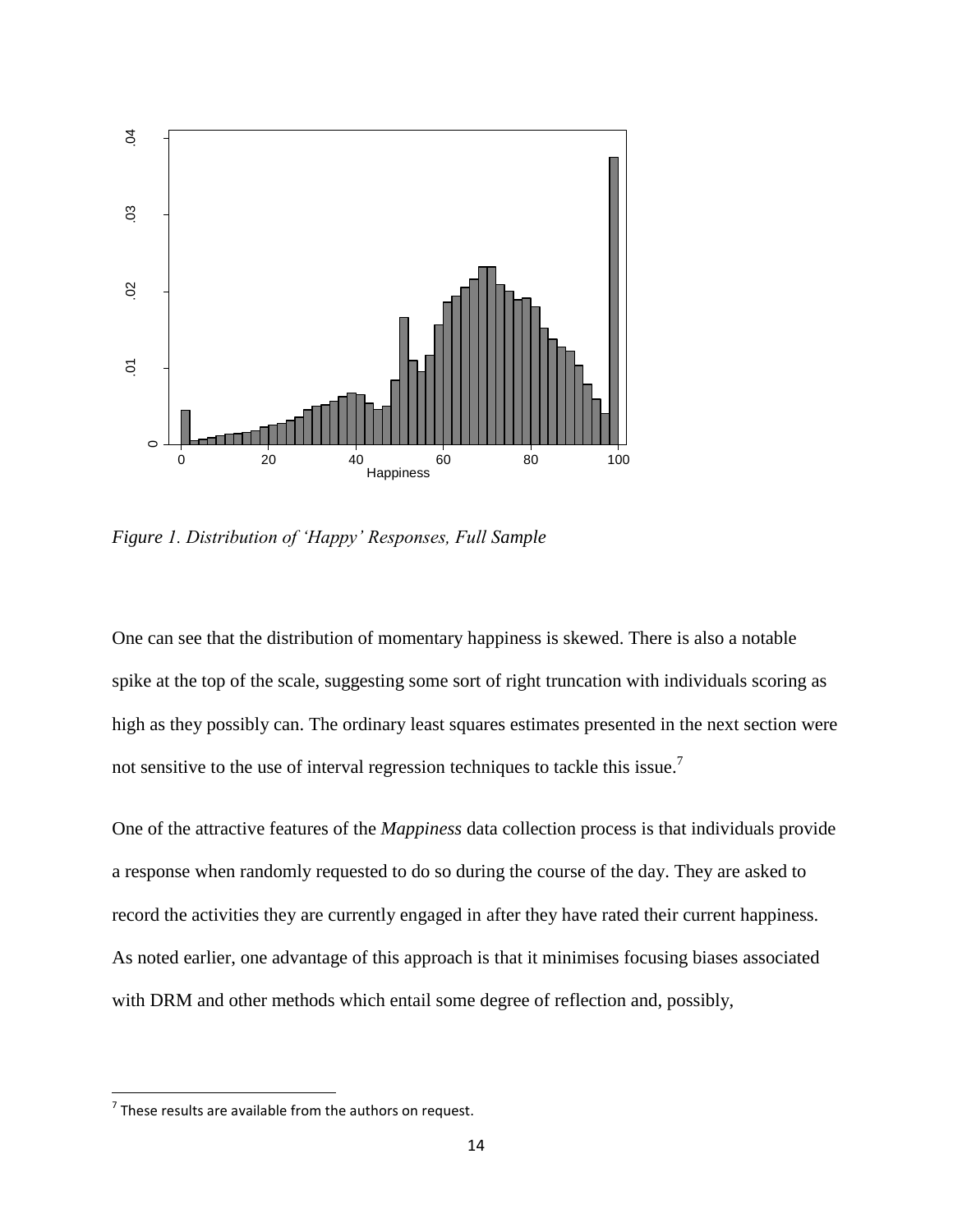introspection. It also overcomes recall bias in relation to what one is doing or how one feels when one is doing it.

The purpose of the random 'ding' is to elicit responses which are random with respect to the activity an individual is undertaking and how the individual is feeling. However, individuals do not always respond, and may respond after some delay. Non-response and delay prior to a response might both be non-random, and could be related to types of activity or mood.<sup>8</sup> Figure 2 plots the cumulative probability of response over time only for those signals that ultimately receive a response. We restrict our analyses to responses given within one hour of the signal being sent. Under this criterion, approximately half of all signals result in a valid response. We find our results are not sensitive to varying this period, a point we return to later. As a further sensitivity test, we can exclude all responses from respondents with a highly incomplete response record, in case the choice to respond is correlated with affective state and this biases our coefficient estimates. Again, this has little impact on our results. It is not possible to know who has encountered the opportunity to take part (via the App Store, traditional media, social media, and so on), so traditional response rates cannot be ascertained. The novelty of applying ESM on this scale means we do not have strong expectations regarding the kinds of individuals who choose to sign up, and how they may or may not differ from the population at large. The *Mappiness* ESM survey is designed to be fast and convenient, and over half of responses are completed in under 30 seconds. So any self-selection may be no more serious than for more traditional panel surveys, in which individuals are expected to commit a much larger amount of time to answering survey items, albeit in fewer and less frequent instalments.

 $\overline{\phantom{a}}$ 

<sup>&</sup>lt;sup>8</sup> We might anticipate lower response rates when individuals are experiencing very happy or very unhappy moments, leading to truncation in the observable distribution of happiness at both ends of the spectrum. However, it is not clear why this should differ across work and non-work activities.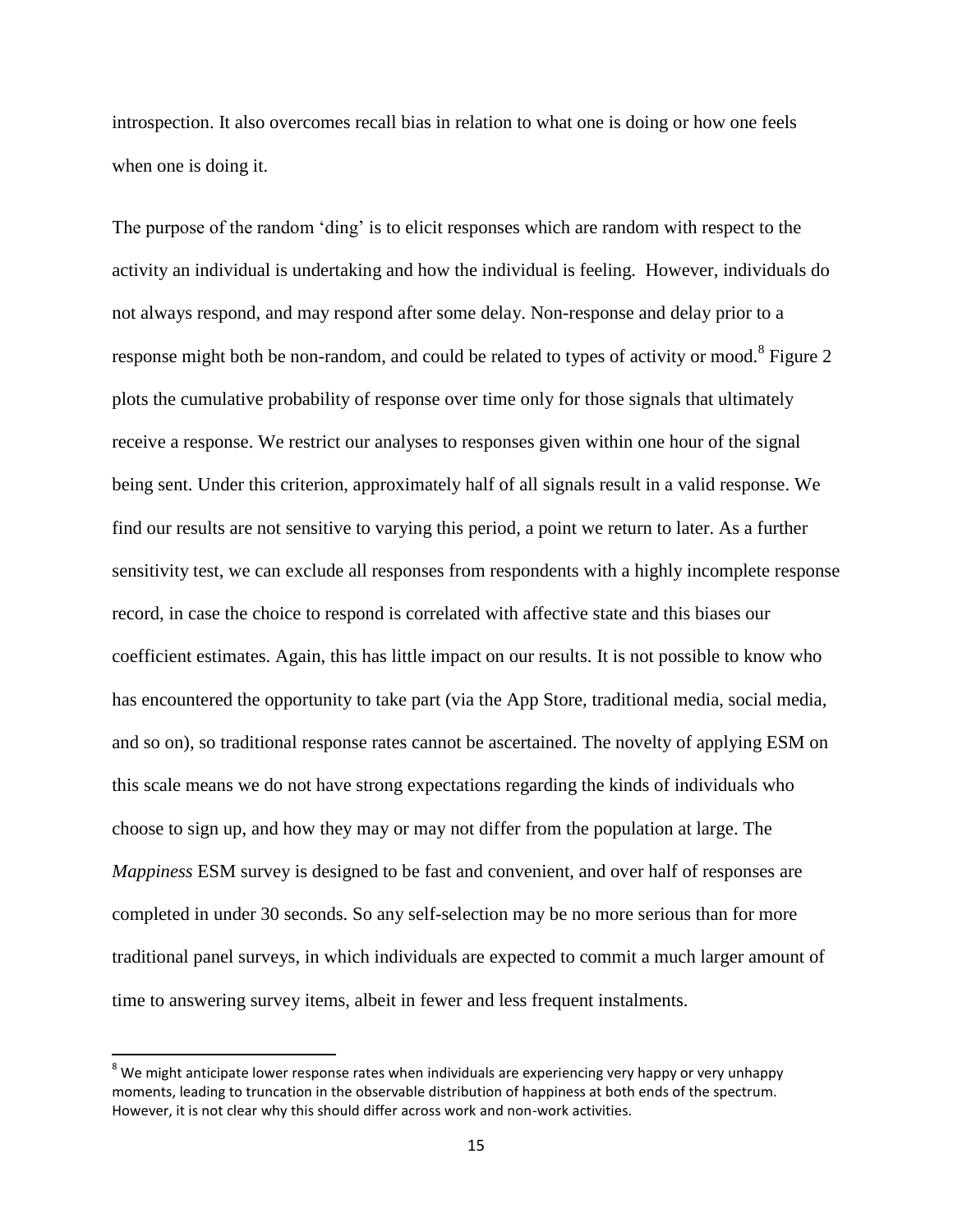

*Figure 2. Cumulative Probability of Response (counting only signals that receive a response before the next signal is sent)*

Our starting point is the bivariate relationship between working and momentary happiness for the *Mappiness* population as a whole. Because the average individual responds about 60 times, we are able to account for unobservable fixed differences across individuals. We will therefore also present this bivariate relationship in a person fixed effects model. Comparison between this model and the simple OLS model will tell us whether, and to what degree, the correlation between paid work and wellbeing is biased by fixed differences between workers and nonworkers responding to the survey.

The remainder of the analysis will be confined to individuals who at the time of their registration with *Mappiness* said that they were in paid work. This helps overcome one of the drawbacks of the *Mappiness* data in the context of this study, namely the fact that the activity individuals tick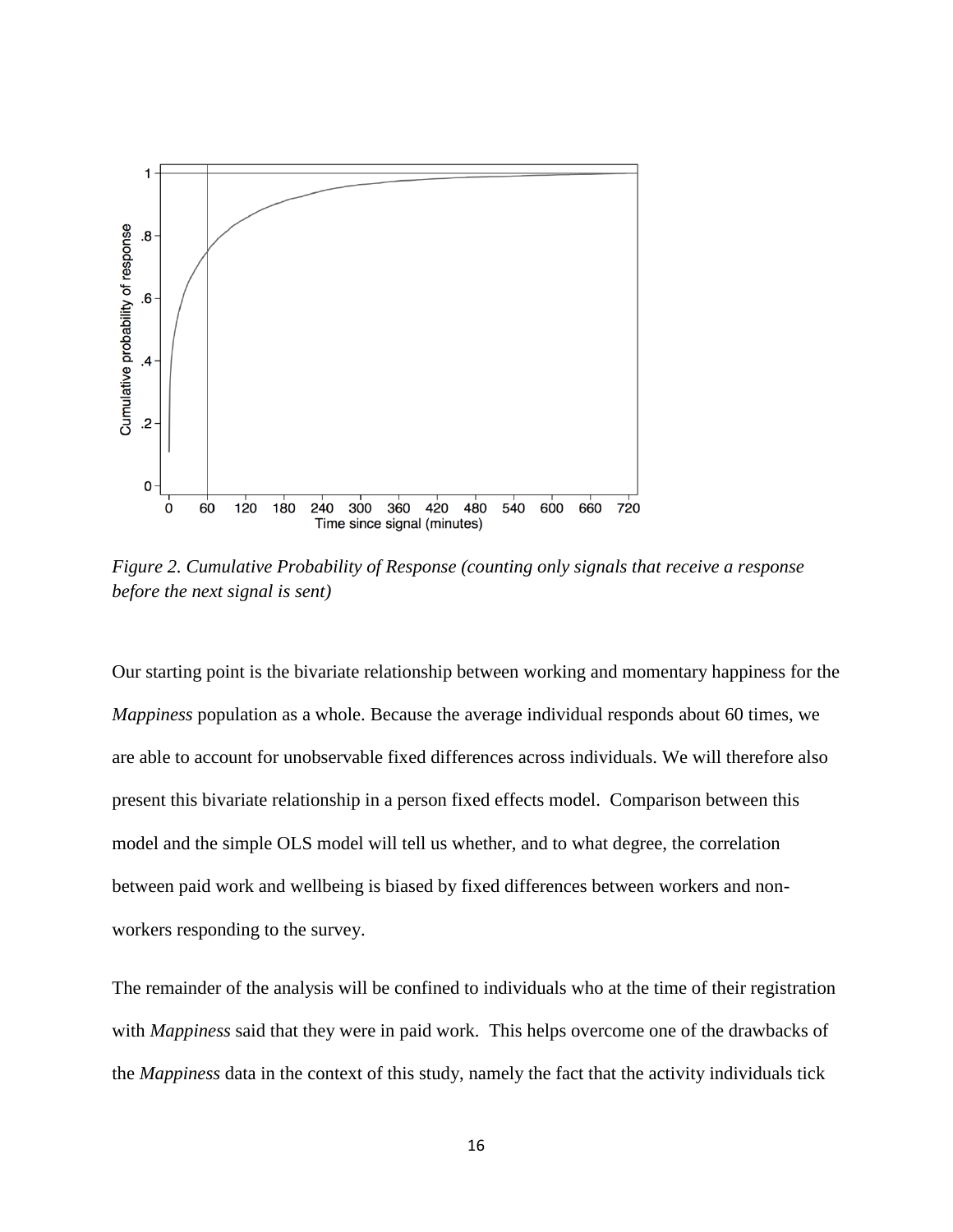when working is actually labelled 'Working, studying'. Roughly one in seven respondents said they were students when registering for *Mappiness*, but these individuals are dropped from analyses once we have presented the initial all-respondent models.

Throughout we account for person fixed effects so that we are presenting estimates of variance in wellbeing within individuals over time and how this relates to work and other activities.

Our period of observation begins in August 2010 and ends in September 2011. The models we present are of the following type:

$$
h_{it} = \alpha_i + \beta_w w_{it} + \beta_e \mathbf{e}_{it} + \beta_{we} (w_{it} \cdot \mathbf{e}_{it}) + \beta_x \mathbf{x}_{it} + \varepsilon_{it}
$$

where *h* is happiness of individual *i* at time *t*; *w* is working, **e** are other activities undertaken at the same point in time, with the following argument capturing their interaction; the *β* are parameters to be estimated;  $a_i$  is the person fixed effect; and  $\varepsilon_{it}$  is the error term. Other righthand side control variables in the **x** vector include companionship and location type dummies, time indicators (month, day of week, time of day) and the number of responses an individual has given previously. Variants of the basic model interact the work activity with location type and companionship. Standard errors are clustered at the person level to account for non-independent repeat observations and a robust estimator is deployed to account for heteroskedasticity.

The response variables are scaled from  $0 - 100$ , so coefficients can be interpreted as percentage changes.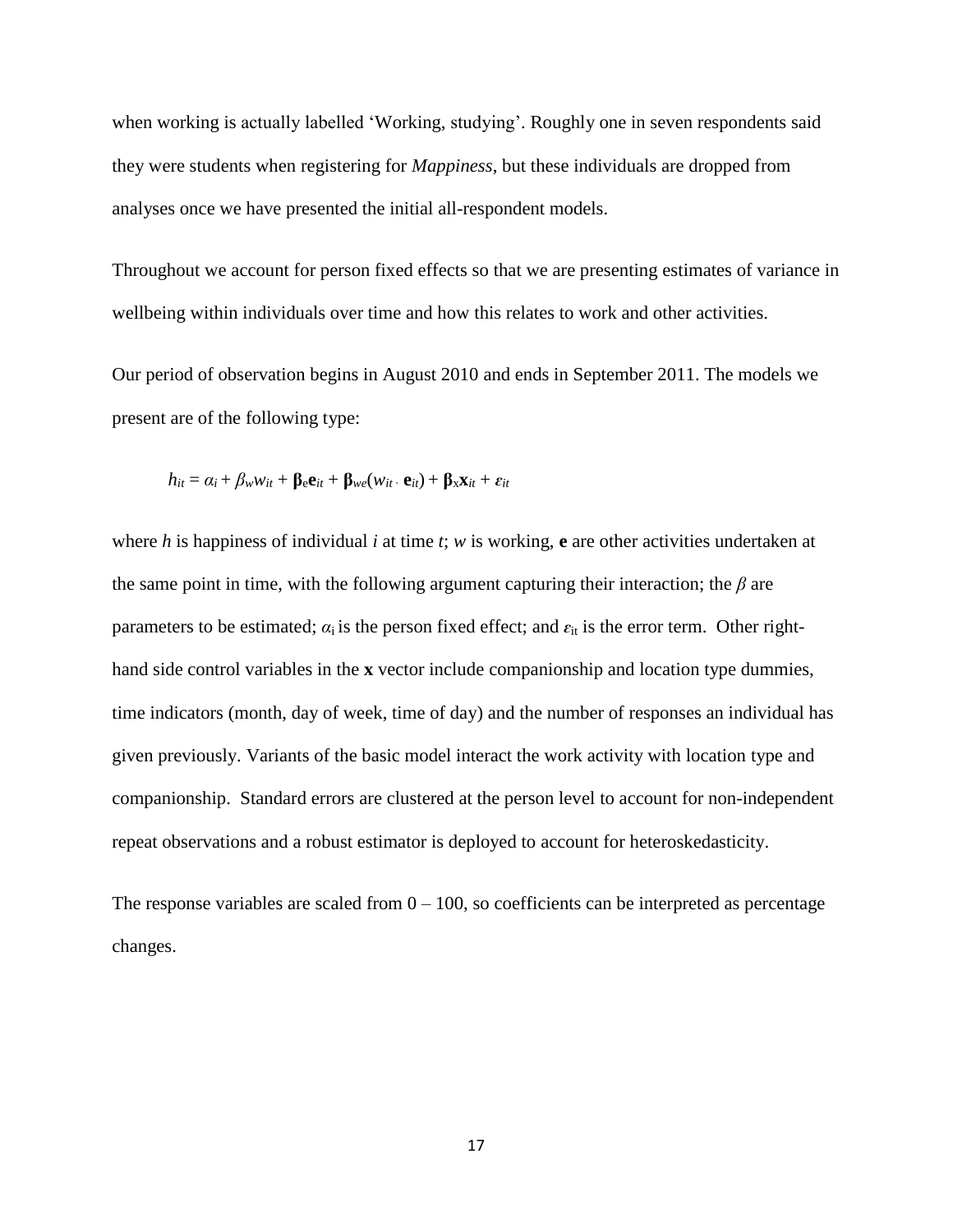### **3. Results**

Table 2 presents bivariate relationships between engaging in paid work and momentary happiness. The top panel presents the results for all individuals in the data set, whilst the bottom panel presents results for those who said they were in paid work when they registered for *Mappiness*. In each case we present OLS and person fixed effects models. Across all models, engaging in paid work is associated with lower momentary happiness. It seems that engaging in paid work is associated with a reduction of around 8% in happiness. A comparison of the OLS and person fixed effects models indicates that the negative association between paid work and happiness is similar whether one compares across individuals or only within individuals over time. The effects are slightly larger for the sub-population who said they were in paid work when they registered with *Mappiness*, suggesting that studying is somewhat less damaging to happiness than paid work is. $\frac{9}{2}$ 

|                  | OLS          | <b>Fixed effects</b> |
|------------------|--------------|----------------------|
|                  |              |                      |
|                  | All          |                      |
| Working,         | $-7.73$      | $-7.81$              |
| studying         | (52.62)      | (67.79)              |
| (dummy)          |              |                      |
| Constant         | 68.65        | 68.67                |
|                  | (456.64)     | (2380.24)            |
| <b>Model Fit</b> | $R^2 = 0.03$ | $p>F=0.0000$         |
|                  |              |                      |

 $\overline{\phantom{a}}$ 

*Table 2: Raw Associations between Happiness and Work*

 $9^9$  Since respondents may change employment status over time we reran the estimates on the subset of observations obtained in the first week after *Mappiness* registration, that is, when we can be most certain of respondents' work status. If we confine the estimates to those who said they were working on registration (212,056 observations for 20,513 individuals) we find that the pattern of results is similar to that reported in the lower panel in Table 1 but the negative association between working and happiness is larger. Taking the OLS results, the coefficient for working in the happiness equation reported in column 1 is -9.95 instead of -8.38. This is unsurprising since change in employment status over time introduces some measurement error into our estimates.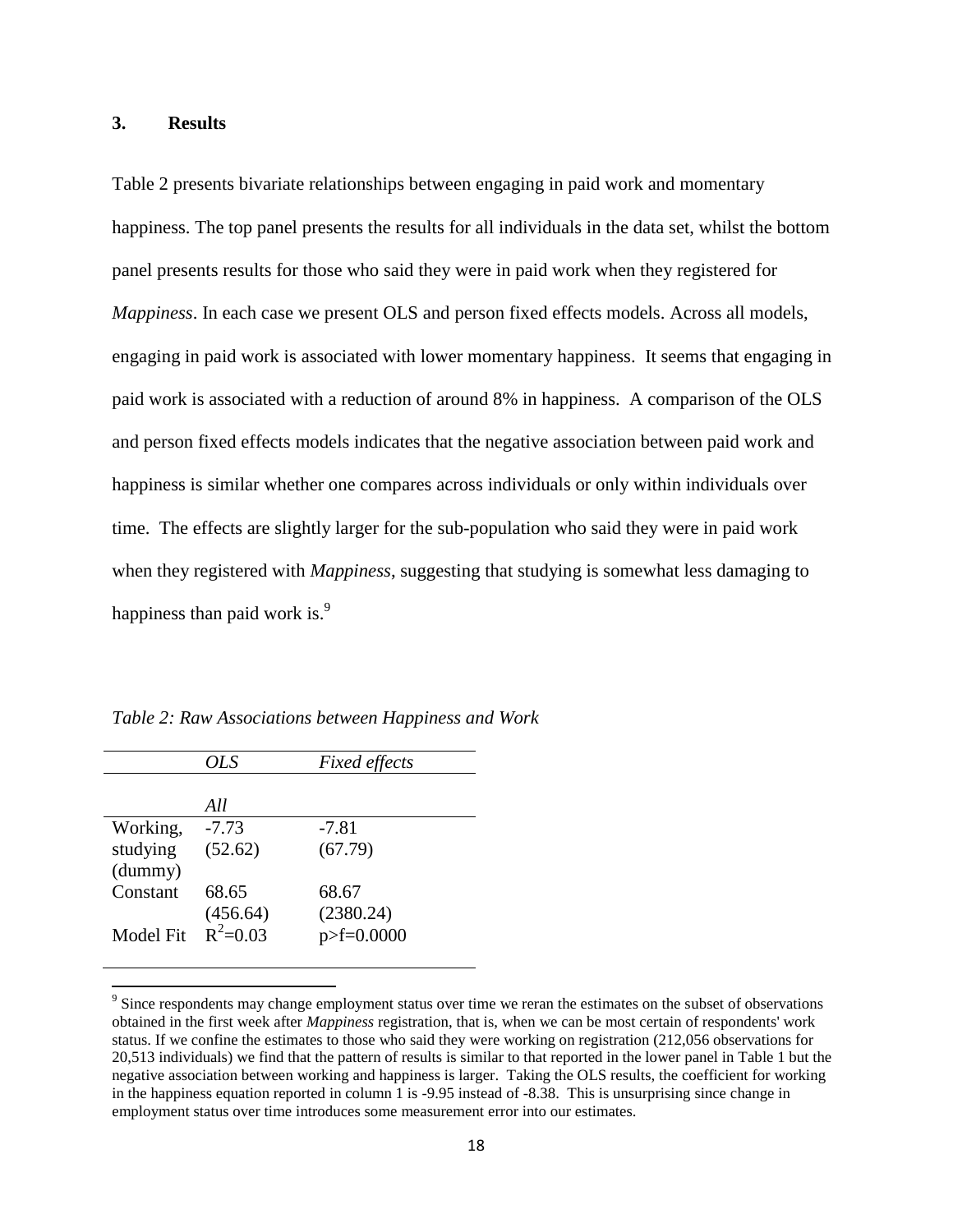|           | Workers    |              |
|-----------|------------|--------------|
| Working,  | $-8.38$    | $-8.18$      |
| studying  | (55.38)    | (64.45)      |
| (dummy)   |            |              |
| Constant  | 69.06      | 69.00        |
|           | (417.35)   | (1984.61)    |
| Model Fit | $R^2=0.03$ | $p>F=0.0000$ |

#### **Notes**

 $\overline{\phantom{a}}$ 

(1) t-stats in parentheses.

(2) 'All' models run on 1,620,220 observations for 26,682 individuals. Average N observations per individual is 60.7 with a maximum of 1277.

(3) 'Workers' models run on 1,321,279 observations for 20,946 individuals. Average N observations per individual is 63.1 with a maximum of 1207.

Results are not sensitive to the time elapsed since the random ding. For example, when we re-ran all models reported in Table 2 with either a stricter validity criterion, including only responses made within 20 minutes of the receipt of a signal, or a more lax criterion, including responses made up to 3 hours after the receipt of a signal, in each case all of the estimated coefficients on work remained almost exactly the same (the differences for all sixteen coefficients were within the range  $-0.05$  to  $+0.09$ ). The results are also robust to the exclusion of those responding infrequently. For example, when we re-ran all models reported in Table 2 including only responses from respondents who had given a valid response to at least 80% of all signals received and provided at least 4 valid responses, the negative coefficient on work increased in magnitude in every model, but these changes were small (the differences for all eight coefficients were within the range -1.26 to -0.94).

In Table 3 we see how working compares to the correlations with other activities.<sup>10</sup> The most pleasurable experience for individuals is love-making and intimacy, which raises individuals'

 $10$  The activity "Something else" is a category respondents can tick if what they are doing is not adequately described by the forty labels provided (app versions are distinguished because several new activity options were introduced in version 1.0.2, therefore altering the range of activities that a respondent might classify as 'something else').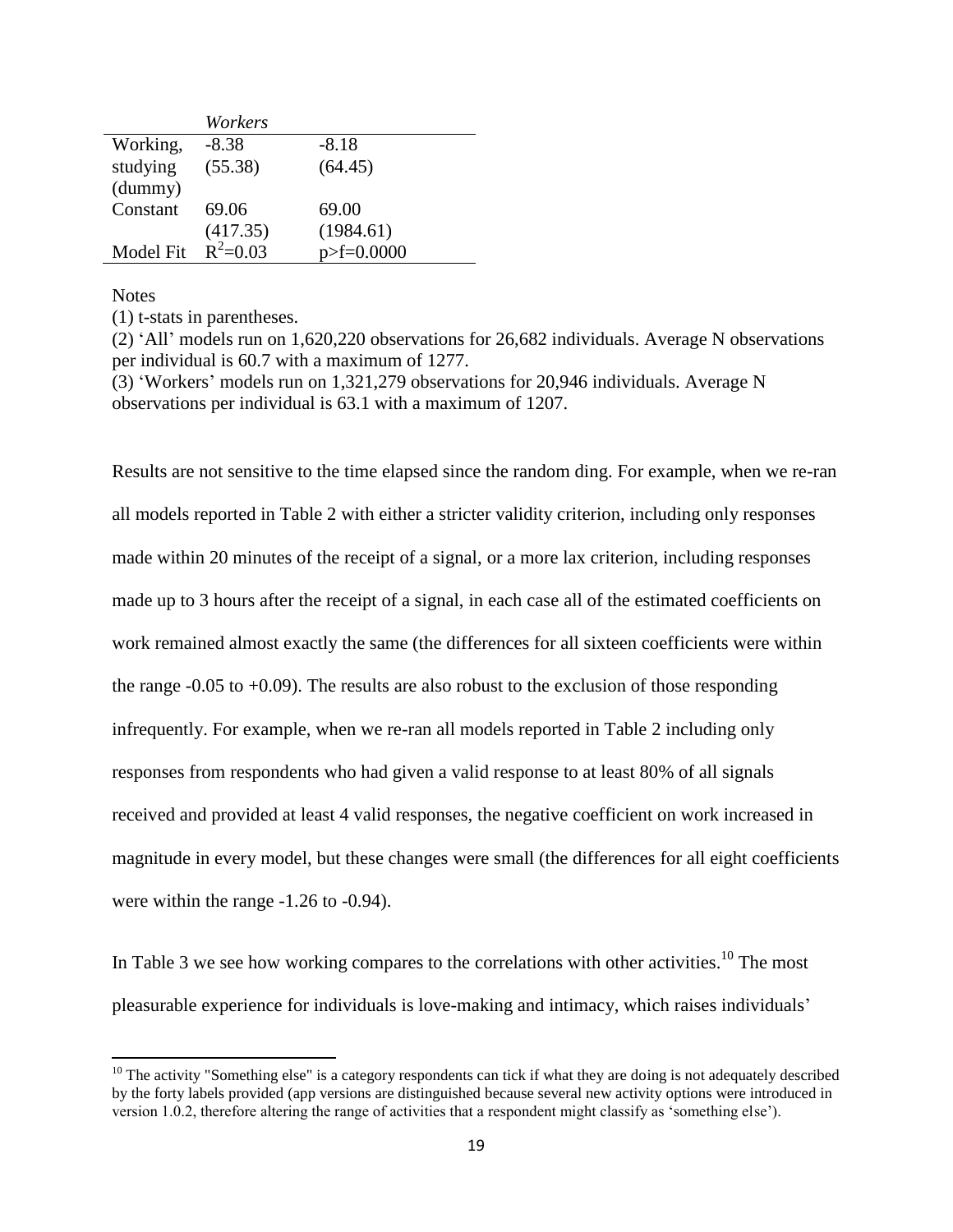happiness by roughly 14% (relative to not doing this activity). This is followed by leisure activities such as going to the theatre, going to a museum and playing sport. Paid work comes very close to the bottom of the happiness ranking. It is the second worst activity for happiness after being sick in bed, although being sick in bed has a much larger effect, reducing happiness scores by just over 20%.

| <b>Happy</b> $(0 - 100)$         |         |           |
|----------------------------------|---------|-----------|
| Activities (in rank order)       | coeff   | t         |
| Intimacy, making love            | 14.20   | (44.4)    |
| Theatre, dance, concert          | 9.29    | (29.6)    |
| Exhibition, museum, library      | 8.77    | (25.0)    |
| Sports, running, exercise        | 8.12    | (45.5)    |
| Gardening, allotment             | 7.83    | (22.8)    |
| Singing, performing              | 6.95    | (17.5)    |
| Talking, chatting, socialising   | 6.38    | (75.2)    |
| Birdwatching, nature watching    | 6.28    | (11.4)    |
| Walking, hiking                  | 6.18    | (37.0)    |
| Hunting, fishing                 | 5.82    | (3.98)    |
| Drinking alcohol                 | 5.73    | (54.0)    |
| Hobbies, arts, crafts            | 5.53    | (22.5)    |
| Meditating, religious activities | 4.95    | (11.2)    |
| Match, sporting event            | 4.39    | (15.2)    |
| Childcare, playing with children | 4.10    | (19.4)    |
| Pet care, playing with pets      | 3.63    | (17.1)    |
| Listening to music               | 3.56    | (27.6)    |
| Other games, puzzles             | 3.07    | (11.1)    |
| Shopping, errands                | 2.74    | (25.1)    |
| Gambling, betting                | 2.62    | (2.82)    |
| Watching TV, film                | 2.55    | (36.3)    |
| Computer games, iPhone games     | 2.39    | (18.4)    |
| Eating, snacking                 | 2.38    | (37.1)    |
| Cooking, preparing food          | 2.14    | (22.0)    |
| Drinking tea/coffee              | 1.83    | (18.4)    |
| Reading                          | 1.47    | (13.3)    |
| Listening to speech/podcast      | 1.41    | (9.62)    |
| Washing, dressing, grooming      | 1.18    | (11.5)    |
| Sleeping, resting, relaxing      | 1.08    | (11.4)    |
| Smoking                          | 0.69    | (3.16)    |
| Browsing the Internet            | 0.59    | (6.13)    |
| Texting, email, social media     | 0.56    | (5.64)    |
| Housework, chores, DIY           | $-0.65$ | $(-6.59)$ |
| Travelling, commuting            | $-1.47$ | $(-16.2)$ |
| In a meeting, seminar, class     | $-1.50$ | $(-9.01)$ |

*Table 3. Happiness in Different Activities (fixed effects regression model)*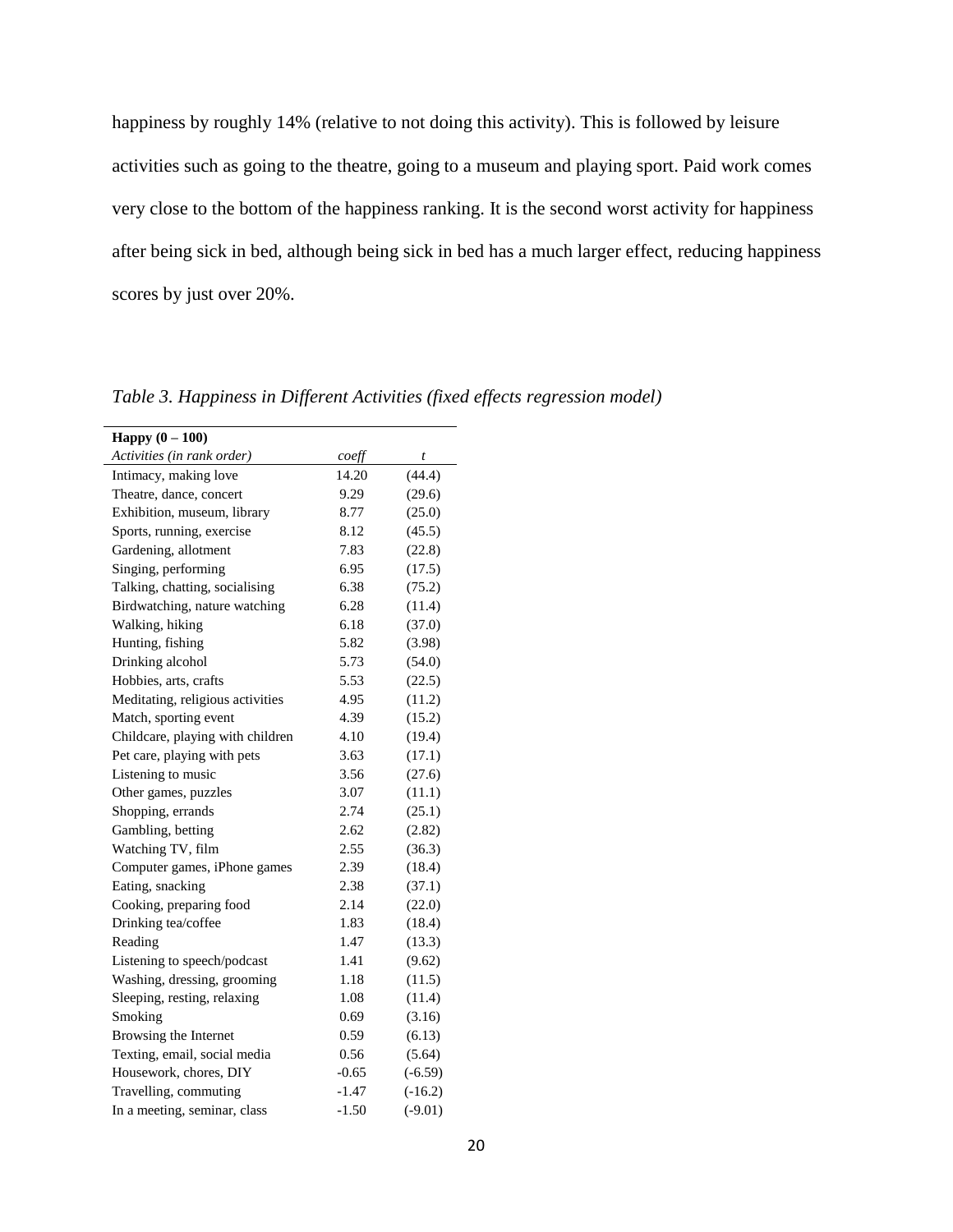| Admin, finances, organising            | $-2.45$   | $(-14.2)$ |
|----------------------------------------|-----------|-----------|
| Waiting, queueing                      | $-3.51$   | $(-22.7)$ |
| Care or help for adults                | $-4.30$   | $(-7.75)$ |
| <b>Working, studying</b>               | $-5.43$   | $(-44.0)$ |
| Sick in bed                            | $-20.4$   | $(-67.9)$ |
|                                        |           |           |
| Something else (version $< 1.0.2$ )    | $-1.00$   | $(-5.43)$ |
| Something else (version $\ge$ = 1.0.2) | $-2.31$   | $(-13.6)$ |
|                                        |           |           |
| Person fixed effects                   | Yes       |           |
| Constant                               | 65.6      | 978)      |
|                                        |           |           |
| <b>Observations</b>                    | 1,321,279 |           |
| Number of groups                       | 20,946    |           |

*Figure 3. Variation in Happiness of Those in Paid Work by Hour × Day of Week/Bank Holiday (mean and 95 per cent confidence interval)*



Notes

 $\overline{a}$ 

(1) Only daytime values are plotted.

(2) The origin of the y-axis is arbitrary.

(3) No other controls are included, so the variation seen here includes any effect of working.

| Variable                          | coeff.  |            |
|-----------------------------------|---------|------------|
| Working, studying                 | $-5.44$ | $(-45.02)$ |
| $\times$ Mon – Fri before 6am     | $-4.24$ | $(-2.71)$  |
| $\times$ Mon – Fri before 8am     | 2.63    | (3.62)     |
| $\times$ Mon – Fri after 6pm      | $-2.59$ | $(-13.15)$ |
| $\times$ Mon – Fri after 8pm      | $-0.05$ | $(-0.17)$  |
| $\times$ Sat, Sun, bank holiday   | $-2.37$ | $(-8.54)$  |
| Month and year dummies<br>Yes     |         |            |
| Hour $\times$ day of week dummies | Yes     |            |
| No. of prior responses dummies    | Yes     |            |
| Person fixed effects              |         | Yes        |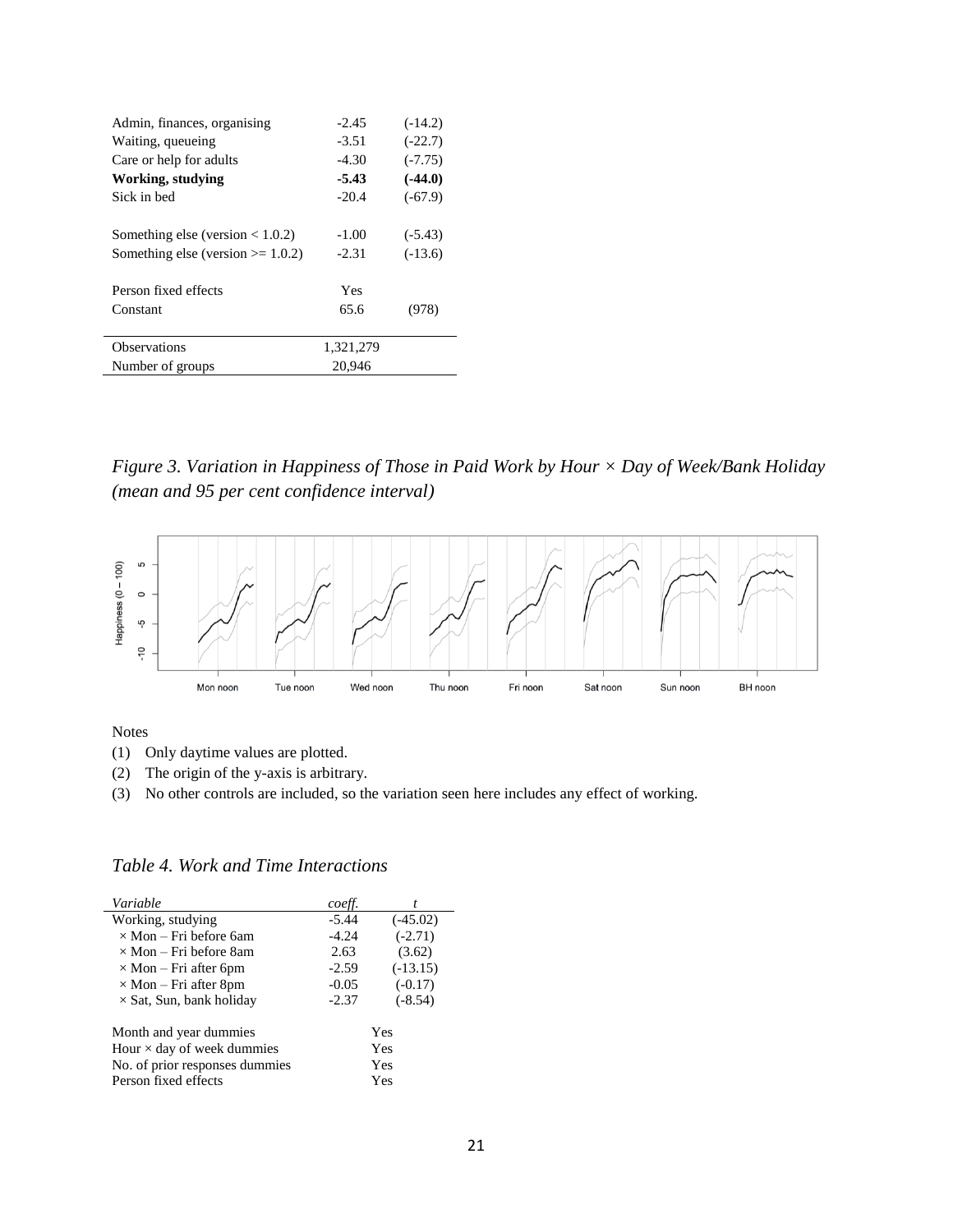| Constant            | 63.57   | (42.77) |
|---------------------|---------|---------|
| <b>Observations</b> | 1321479 |         |
| Number of groups    | 20946   |         |
|                     |         |         |

**Notes** 

(1) Model run for respondents in paid work only.

Not all work is the same, of course. How you feel during periods of work will depend upon when you are doing the work; where you are working and whom you are working with; what else you are doing during that work; and the quality of the work you are undertaking. We begin with a variant of Table 2 which distinguishes between when you are doing the work, that is, the time of day and when during the week. The results are presented in Table 4. They condition on month of the year and continuous time, as captured using hour of the day and day of the week as shown in Figure 3. The figure shows how happiness develops during the course of the day across days of the week. It is important to condition on this because there is a clear, albeit non-monotonic, increase in happiness during the course of the day, as well as different patterns to this increasing happiness across days of the week. Having accounted for continuous time in this way we find those working between 8am and 6pm on a weekday suffer a 5% reduction in their happiness (coefficient of -5.44, t-stat=45) compared with not working. But this negative effect rises by nearly a half when the individual is working before 6am in the morning, after 6pm at night, or at the weekend. The negative effects of paid work on happiness are a little lower if the individual is working between 6am and 8am in the morning, perhaps capturing the effect individuals feel as they leave night shifts or begin their working day.

In Table 5 we turn to where and with whom you are working. Evidence from a recent field experiment in which opportunities to work at home were randomly assigned to workers indicated

22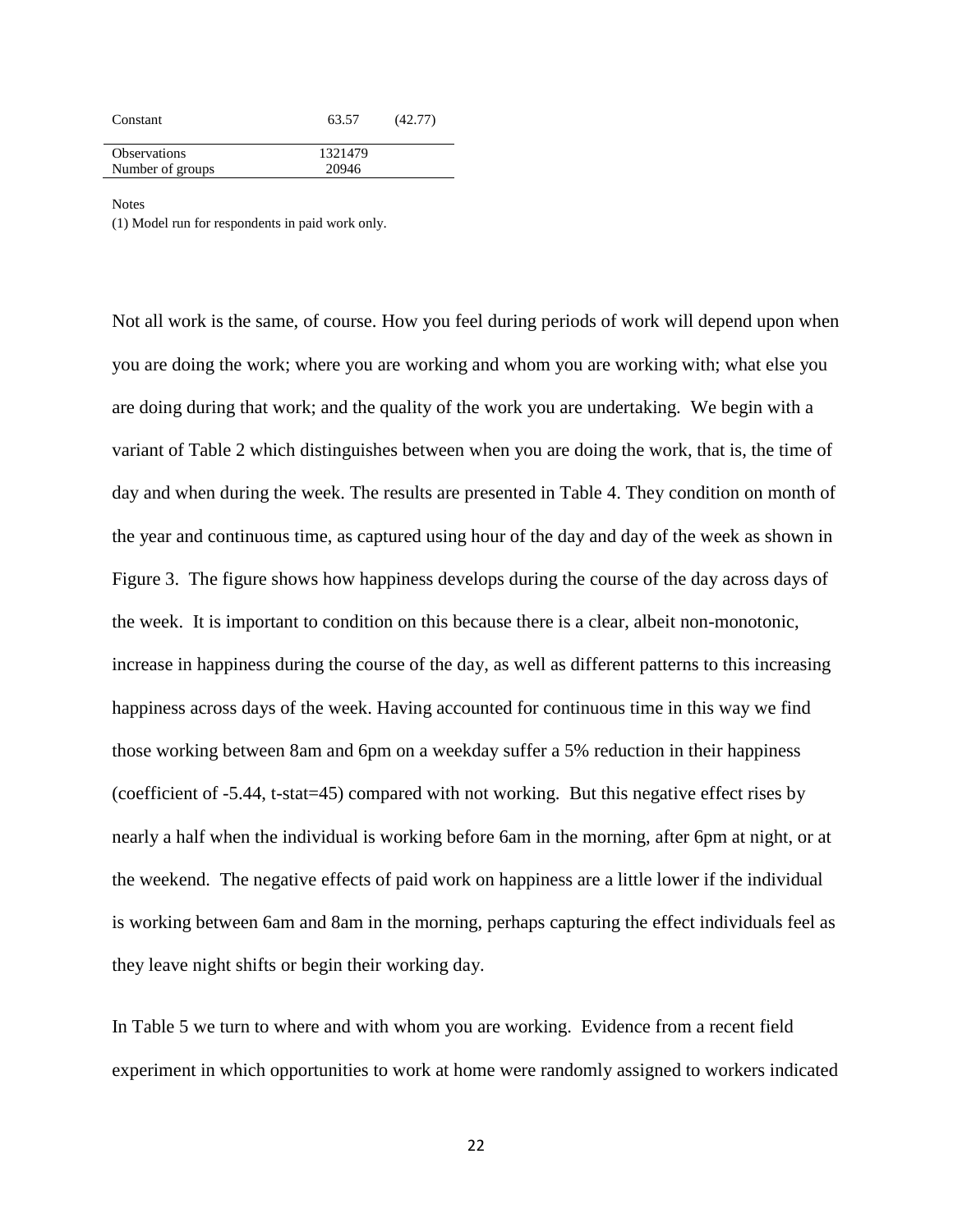not only that workers randomly assigned to work at home were more productive than those assigned to remain on company premises, but that they were also more satisfied with their work, had higher psychological attitude scores and were less likely to quit the firm (Bloom et al., 2013). Kahneman et al. (2004, p.1779) show working at home is associated with greater enjoyment, and that this is not related to feelings of time pressure during working episodes.

|                                 |                     |            | <b>Interaction with</b> |           |                     |
|---------------------------------|---------------------|------------|-------------------------|-----------|---------------------|
|                                 | <b>Basic effect</b> |            | 'working, studying'     |           | <b>Total effect</b> |
|                                 | coeff.              | t          | coeff.                  | t         | coeff. sum          |
| Working, studying               | $-1.53$             | $(-6.62)$  |                         |           |                     |
|                                 |                     |            |                         |           |                     |
| At home (baseline)              |                     |            | $-1.38$                 | $(-5.83)$ | $-2.90$             |
| At work                         | $-4.09$             | $(-32.15)$ | $-0.88$                 | $(-3.45)$ | $-6.49$             |
| In a vehicle                    | $-2.31$             | $(-27.17)$ | 1.59                    | (3.50)    | $-2.25$             |
| Spouse, partner, girl/boyfriend | 5.91                | (49.18)    | $-2.06$                 | $(-7.08)$ | 2.32                |
| Children                        | 1.40                | (8.20)     | 0.01                    | (0.04)    | $-0.11$             |
| Other family members            | 2.94                | (26.22)    | $-0.82$                 | $(-2.12)$ | 0.59                |
| Colleagues, classmates          | 0.64                | (4.98)     | $-0.87$                 | $(-4.44)$ | $-1.76$             |
| Clients, customers              | 0.72                | (2.12)     | 0.15                    | (0.28)    | $-0.66$             |
| Friends                         | 8.19                | (78.65)    | $-1.94$                 | $(-6.92)$ | 4.73                |
| Other people participant knows  | 0.66                | (3.80)     | $-0.45$                 | $(-0.60)$ | $-1.32$             |
| No. of prior responses dummies  | <b>Yes</b>          |            |                         |           |                     |
| Person fixed effects            | Yes                 |            |                         |           |                     |
| Constant                        | 60.87               | (377.96)   |                         |           |                     |
| <b>Observations</b>             | 1321279             |            |                         |           |                     |
| Groups                          | 20946               |            |                         |           |                     |
| Mean, max obs. per group        | 63.1, 1207          |            |                         |           |                     |
| $F_{30, 20945}$                 | 484.32              |            |                         |           |                     |

*Table 5: Work Interactions with Place and People*

When we distinguish between working at home, working at work, or working in a vehicle, we find that the negative association between paid work and happiness is twice as large when that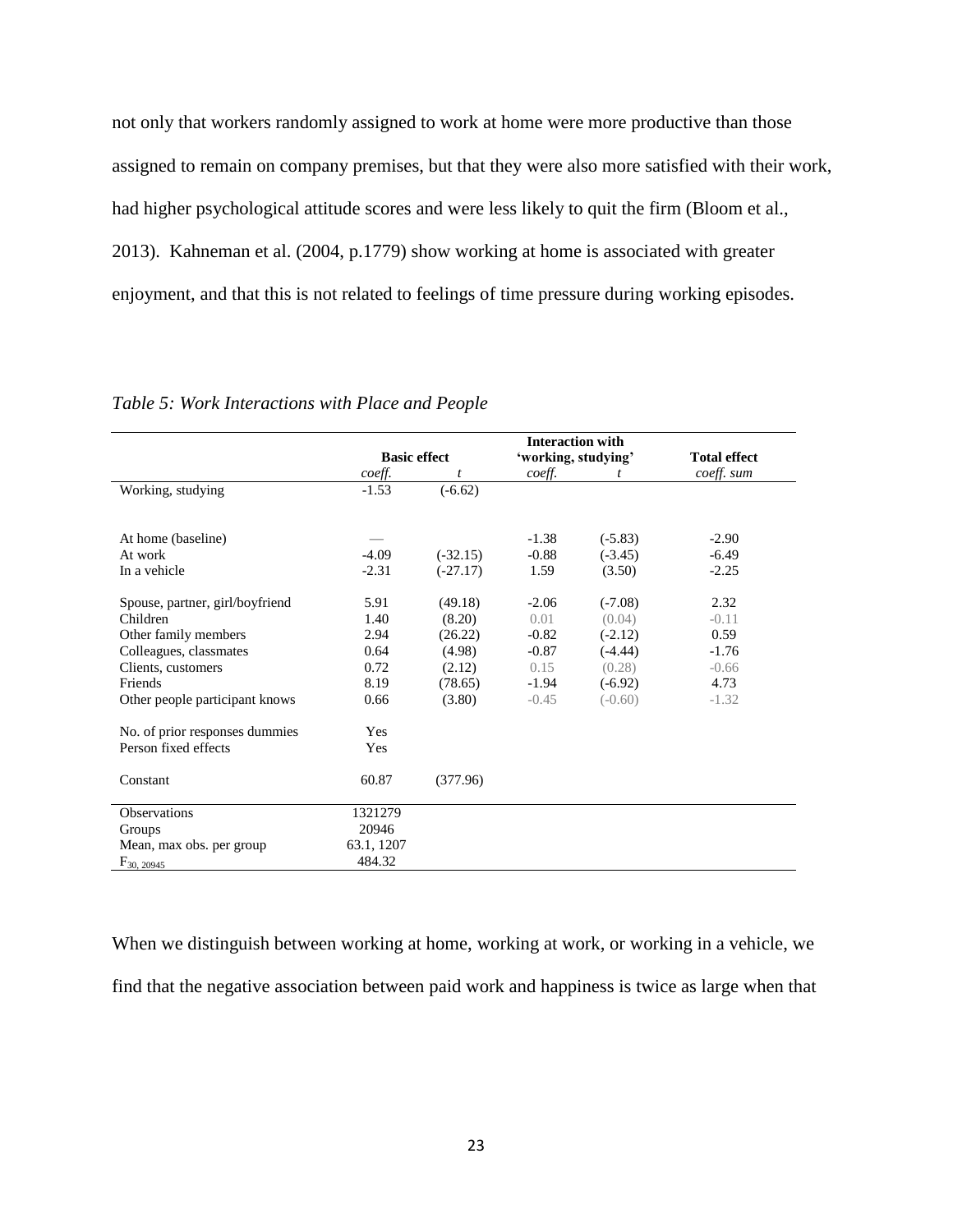work is undertaken at work, compared to working at or from home (Table 5).<sup>11</sup> Whom you are with also matters a great deal. There are psycho-social benefits of being in the company of other people. Kahneman et al's (2004) DRM data show that individuals prefer being with almost anybody compared to being on their own. The exception is being with their boss: being with the boss is the only circumstance that is deemed worse than being on one's own.<sup>12</sup> In contrast, individuals are happier when they are working with their peers.

We find that, compared to being alone, individuals are happiest when they are with their friends, followed by when they are with their partner. However, the positive effect of being with partners and friends is significantly diminished when one is working, as indicated by the negative interaction effects. Working with other family members and with colleagues follows the same pattern, albeit with lower effect sizes. We are unable to distinguish between bosses and coworkers; the effect is therefore likely an average of the two effects which, as noted above, may pull in opposite directions.

Working is one of 40 activities *Mappiness* participants can code when they are asked what they are currently doing. Respondents in paid work report working on 27% (362,170) of response occasions. On 67% of those occasions, this is the only activity reported. On the remainder of occasions, one or more additional activities are reported simultaneously. Table 6 reports the activities which are most frequently combined with working. In certain cases, these activities may represent the nature of the work being undertaken (e.g. in a meeting), while in others they seem more likely to be activities carried on in parallel to work (e.g. listening to music).

 $\overline{a}$ 

 $11$ <sup>11</sup> The total effect of working at work of -6.49 in the right hand column is relative to a scenario in which the individual does not report work, and is obtained by summing the main effects from working and being at work with the interaction of the two  $(-1.53 + -4.09 + -0.88 = -6.49$  after rounding).

 $12$  A recent study for Denmark finds that having an unsupportive boss leads to a large increase in the probability of voluntary quits (Cottini et al., 2011).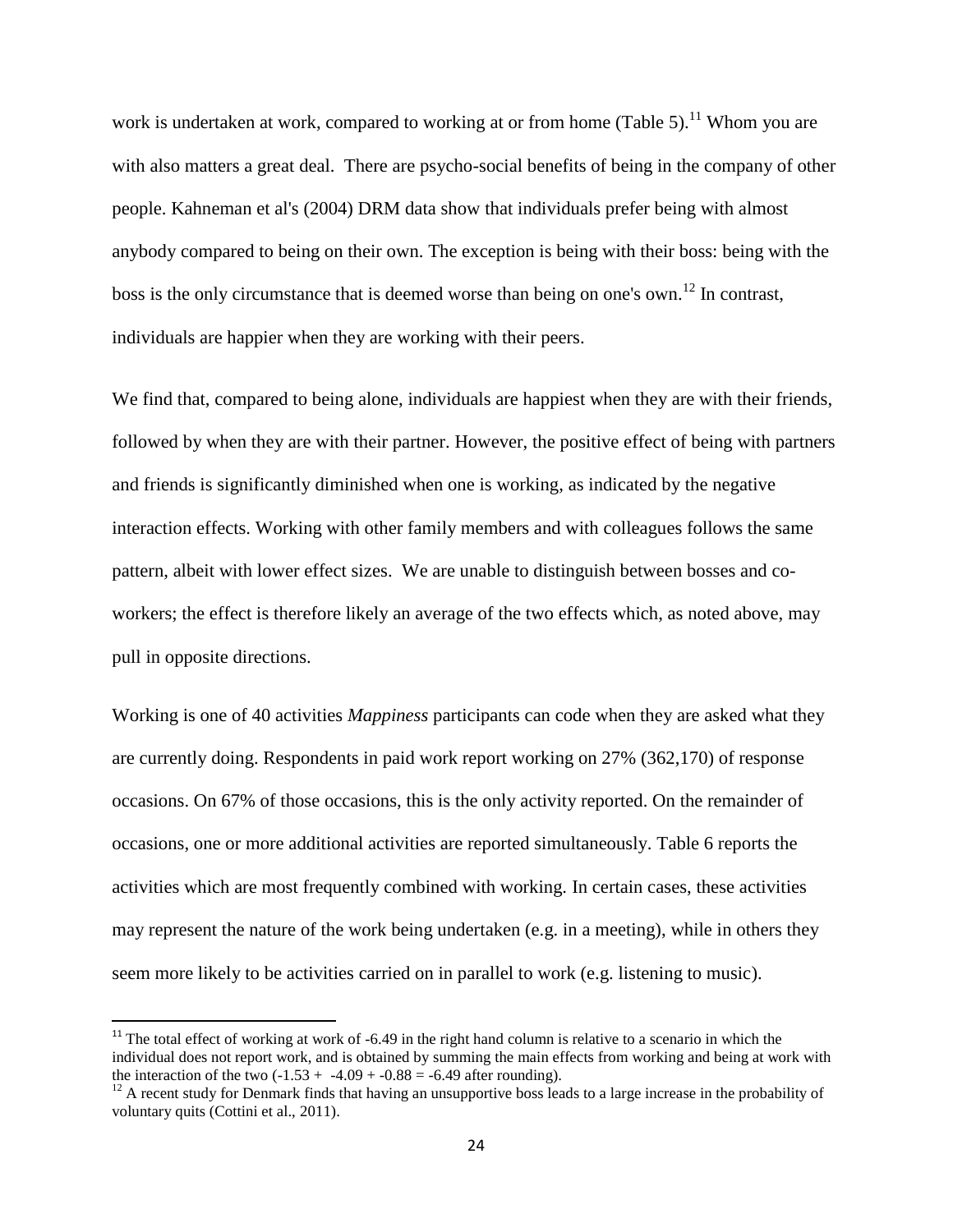|                                |       | % of working |
|--------------------------------|-------|--------------|
| Activity combined with working | Count | occasions    |
| Listening to music             | 20321 | 5.6%         |
| Admin, finances, organising    | 20230 | 5.6%         |
| Talking, chatting, socialising | 19458 | 5.4%         |
| Drinking tea/coffee            | 16170 | 4.5%         |
| In a meeting, seminar, class   | 15928 | 4.4%         |
| Texting, email, social media   | 13921 | 3.8%         |
| Eating, snacking               | 11911 | 3.3%         |
| Browsing the Internet          | 11324 | 3.1%         |
| Watching TV, film              | 7063  | 2.0%         |
| Reading                        | 5165  | 1.4%         |

*Table 6. Top Ten Activities Combined with Working (by Frequency)*

*Table 7. Happiness Effects of Work with Top Ten Simultaneous Activities*

|                                |                     |            |                | <b>Interaction with</b> | Total effect when also |  |  |
|--------------------------------|---------------------|------------|----------------|-------------------------|------------------------|--|--|
|                                | <b>Basic effect</b> |            |                | 'working, studying'     | 'working, studying'    |  |  |
| Variable                       | coeff.              |            | coeff.         |                         | sum of three coeffs.   |  |  |
| Working, studying              | $-6.60$             | $(-42.67)$ |                |                         |                        |  |  |
| Listening to music             | 3.38                | (24.93)    | 0.56           | (1.96)                  | $-2.66$                |  |  |
| Admin, finances, organising    | $-3.64$             | $(-23.25)$ | 2.34<br>(6.52) |                         | $-7.89$                |  |  |
| Talking, chatting, socialising | 6.09                | (68.28)    | 1.04           | (5.96)                  | 0.53                   |  |  |
| Drinking tea/coffee            | 1.51                | (13.70)    | 1.07           | (4.48)                  | $-4.01$                |  |  |
| In a meeting, seminar, class   | $-3.70$             | $(-19.26)$ | 4.70           | (17.43)                 | $-5.60$                |  |  |
| Texting, email, social media   | $-0.03$             | $(-0.28)$  | 1.91           | (8.61)                  | $-4.72$                |  |  |
| Eating, snacking               | 2.25                | (33.24)    | $-0.40$        | $(-1.48)$               | $-4.75$                |  |  |
| Browsing the Internet          | 0.02                | (0.17)     | 2.12           | (9.53)                  | $-4.46$                |  |  |
| Watching TV, film              | 2.16                | (30.37)    | 2.77           | (11.74)                 | $-1.68$                |  |  |
| Reading                        | 1.18                | (33.24)    | 0.24           | (0.66)                  | $-5.18$                |  |  |
| All other activities and their |                     |            |                |                         |                        |  |  |
| interactions with working      | Yes                 |            |                |                         |                        |  |  |
| Person fixed effects           | Yes                 |            |                |                         |                        |  |  |
| Constant                       | 66.27               | (850.36)   |                |                         |                        |  |  |
| Observations                   | 1321279             |            |                |                         |                        |  |  |
| Number of groups               | 20946               |            |                |                         |                        |  |  |
| Mean, max obs. per group       | 63.1, 1207          |            |                |                         |                        |  |  |
| $F_{83, 20945}$                | 243.23              |            |                |                         |                        |  |  |

Table 7 shows that combining work with other activities significantly affects individuals' happiness. Eight of the ten activities that are most frequently combined with working significantly alter individuals' happiness relative to only doing work. Reading and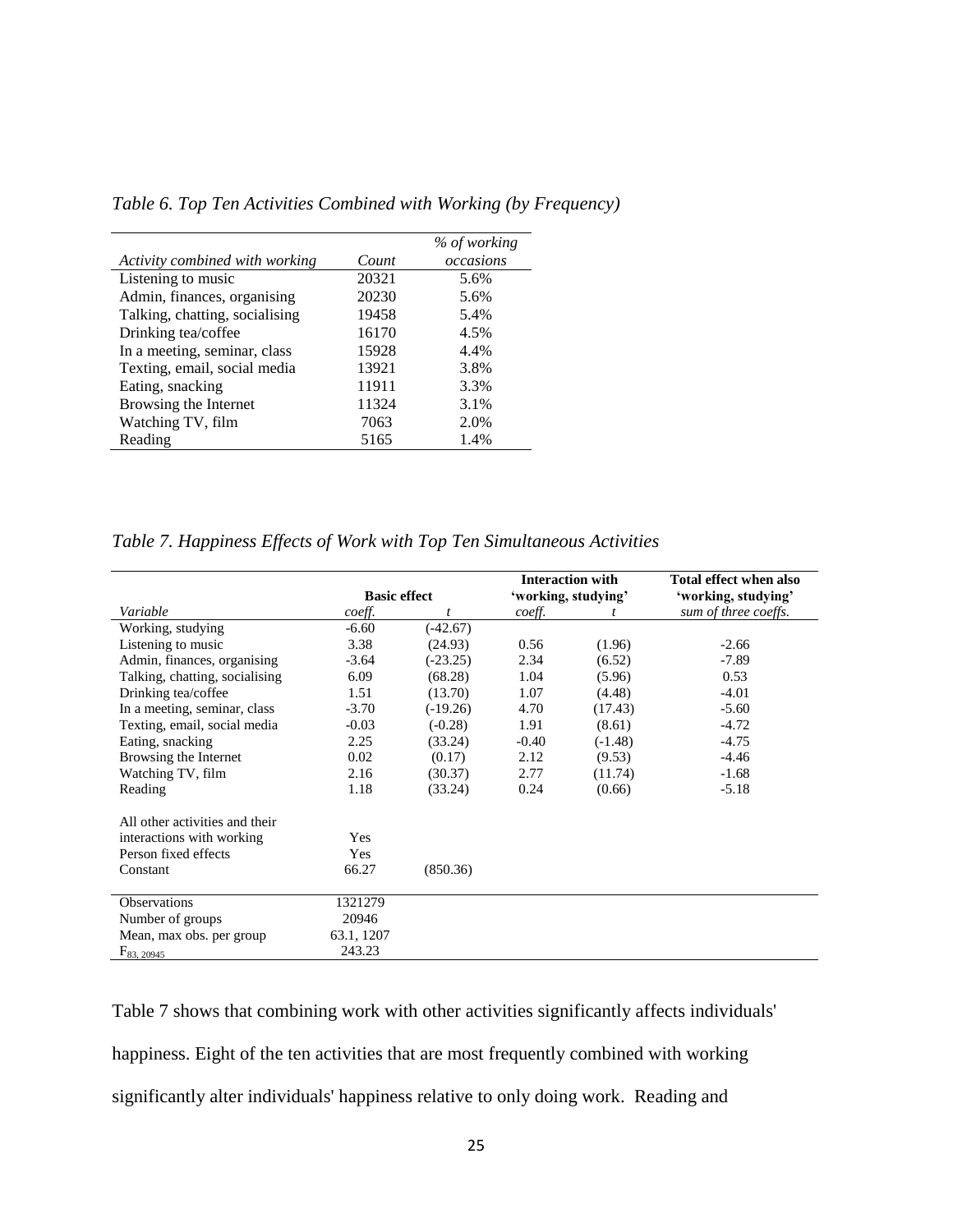Eating/Snacking do not interact with working to alter individuals' momentary happiness. In all eight cases where other activities affect the happiness of individuals who are working, they do so positively, as indicated by the positive and statistically significant interaction effects. The largest positive interaction is with being 'In a meeting, seminar or class'. However, the main effect associated with this activity is large and negative, which means that the overall net effect of working and being 'In a meeting, seminar or class', is not that different from working only (final column). Instead, the largest positive net effect of combining work and another activity on happiness relates to 'Talking, chatting, socialising'. This is because the overall effect combines a relatively modest interaction effect with a large positive main effect. There are clearly positive psychological benefits of being able to socialise whilst working. It is the only activity that, in combination with working, results in happiness levels that are similar to those experienced when not working.

Next we turn to the issue of whether the correlation between work and momentary happiness differs systematically across different types of individual. To explore this we interact working with individuals' characteristics as provided by respondents when they registered for the survey.

Table 8 shows the association between happiness and work for different household income groups and demographic characteristics. Interactions between working and household income are jointly statistically significant. Relative to those in the median household income category, the happiness of those in the bottom two income categories is more positive when working compared to when they do not work, which is consistent with the idea that poorer people enjoy their leisure time less, making work relatively 'less bad'.<sup>13</sup> There are no additional happiness

 $\overline{\phantom{a}}$ 

 $13$  It is worth recalling that these effects are within-person so do not reflect fixed differences between people in different parts of the income distribution. For the US, Kahneman and Deaton (2010) find a positive association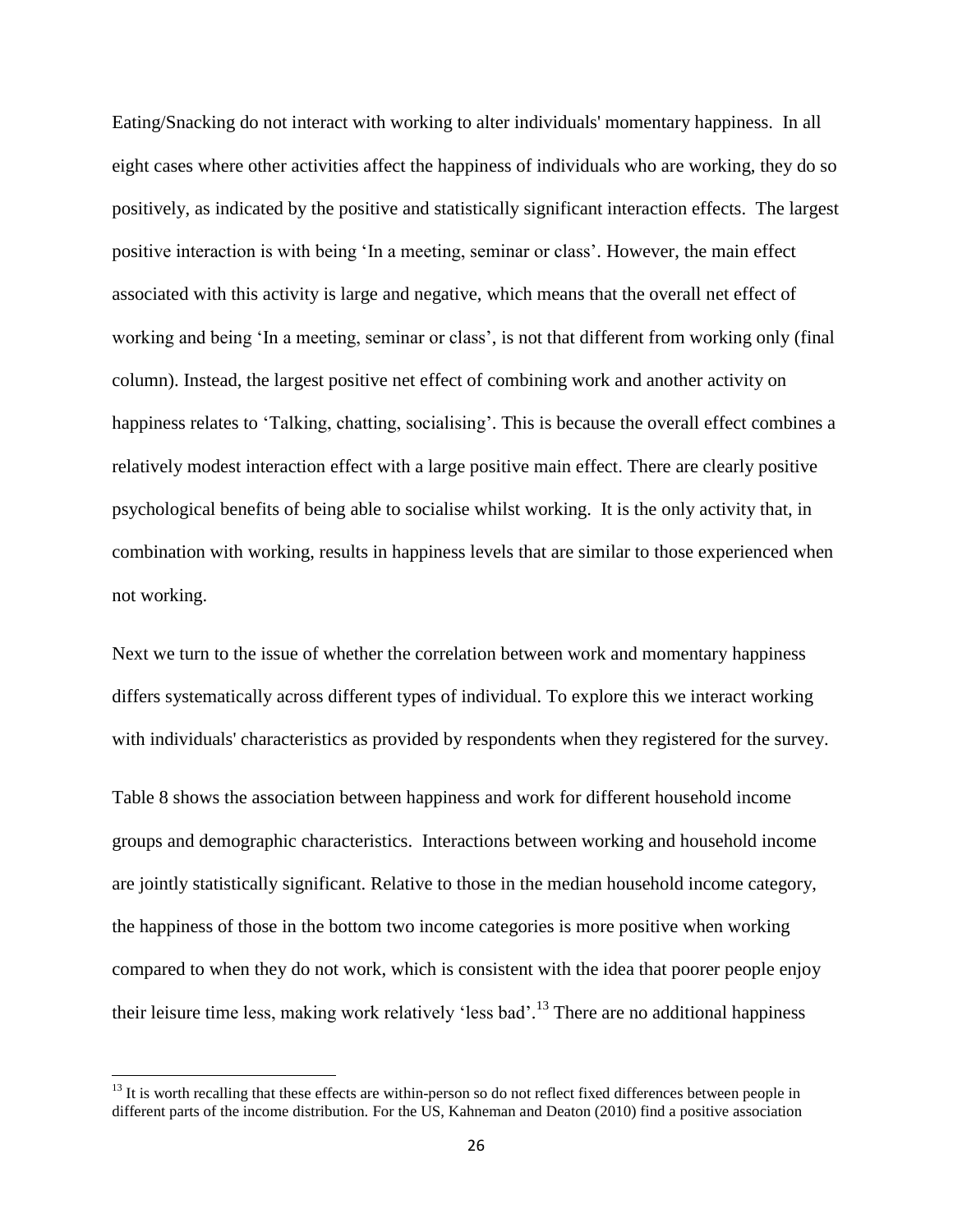returns to working above this point in the income distribution. Indeed, the coefficients are fairly flat. There are no significant age interactions. Those who are married or in long-term relationships are relatively less happy when working, perhaps because they enjoy life outside work more, whereas those with children are relatively happier working (relative to not working) than those without<sup>14</sup>.

| Variables                          | coeff.    | t         |
|------------------------------------|-----------|-----------|
|                                    |           |           |
| Working, studying                  | $-9.10$   | $(-4.86)$ |
| $\times$ household income band     |           |           |
| < £8,000                           | 3.44      | (3.93)    |
| £8,000 - £11,999                   | 2.94      | (3.26)    |
| £12,000 - £15,999                  | $-2.03$   | $(-1.15)$ |
| £16,000 - £19,999                  | $-0.076$  | $(-0.11)$ |
| £20,000 - £23,999                  | $-0.10$   | $(-0.15)$ |
| £24,000 - £31,999                  | 0.83      | (1.61)    |
| £32,000 - £39,999                  | 0.96      | (2.17)    |
| £40,000 - £55,999 (median)         |           |           |
| £56,000 - £71,999                  | 0.38      | (0.93)    |
| £72,000 - £95,999                  | 0.42      | (1.00)    |
| £96,000 +                          | 0.77      | (1.78)    |
| $\times$ male                      | $-0.50$   | $(-1.99)$ |
| $\times$ age                       | 0.057     | (0.55)    |
| $\times$ age <sup>2</sup>          | 0.00045   | (0.34)    |
| $\times$ married/in a relationship | $-2.65$   | $(-8.25)$ |
| $\times$ has one or more children  | 0.68      | (2.16)    |
| Constant                           | 69.0      | (1963)    |
| Observations                       | 1,286,321 |           |
| R-squared                          | 0.042     |           |
| Number of groups                   | 20,247    |           |

*Table 8: Interactions of Work with Individual Characteristics*

Robust t-statistics in parentheses

 $\overline{\phantom{a}}$ 

between affect and income which ceases at \$75,000 per annum, whereas the association with life evaluation continues to rise with income.

<sup>&</sup>lt;sup>14</sup> This last point is consistent with the findings of Kahneman at al. (2004), who report that "taking care of one's children ranks just above the least enjoyable activities of working, housework, and commuting".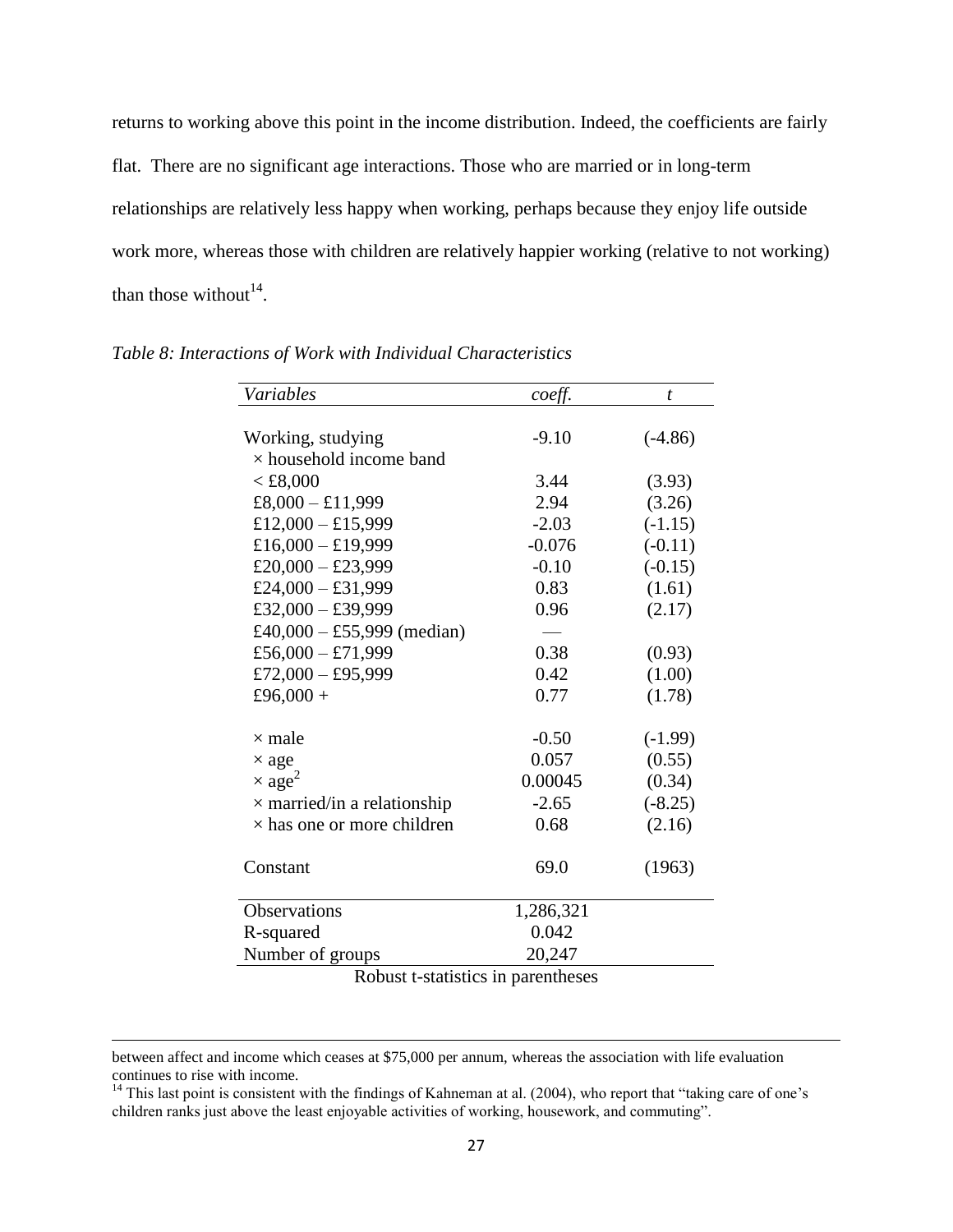These results beg an obvious question. If people are so positive about paid work when reflecting on the meaning and value of their lives, why does it appear to have such an adverse effect on their momentary happiness? There are perhaps two potential hypotheses. The first is that work is negatively associated with hedonic wellbeing. That is to say, it really is a disutility as economists traditionally conceive of it, one which requires some form of monetary reward to induce work effort. The alternative proposition is that work can be, and often is, a pleasurable experience, but that it comes mixed with the pain associated with anxiety and stress which emanates from the responsibilities individuals have when working. Kahneman et al. (2004, p.1779) show that workers' happiness varies markedly according to whether or not they feel pressure to work quickly.

|                    | (1)            | (2)           |
|--------------------|----------------|---------------|
| Variables          |                |               |
|                    |                |               |
| Relaxed score      | 0.59(186)      | 0.59(186)     |
| Working, studying  | $-0.80(-12.6)$ | $-0.98(4.67)$ |
| Work*relaxed score |                | 0.0031(1.03)  |
| Constant           | 28.8 (140)     | 28.9 (138)    |
| Observations       | 1,321,279      | 1,321,279     |
| R-squared          | 0.447          | 0.447         |
| Number of user_id  | 20,946         | 20,946        |

*Table 9: Happiness with Relaxed Score as a Control*

Robust t-statistics in parentheses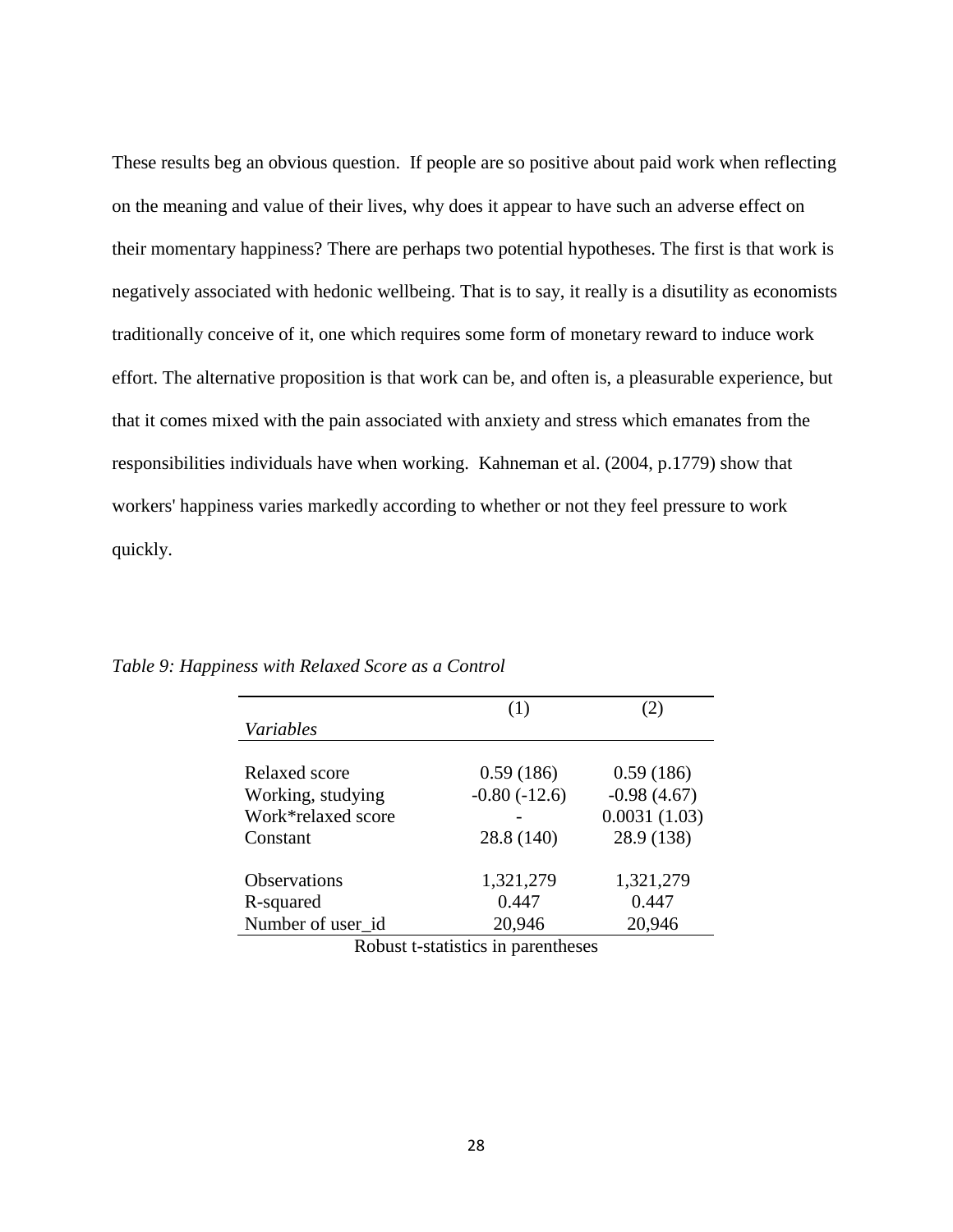We try to address this question by running happiness equations which condition on how relaxed respondents say they are at the time of the activity. Respondents are asked to record how relaxed they feel, just as they are asked to record how happy they feel, only this time the scale which runs from 'Not at all' to 'Extremely' is labelled 'Relaxed' instead of 'Happy'. Although being relaxed and being happy are positively correlated the correlation is not that high.<sup>15</sup> Furthermore, in the psychological literature happiness and relaxation are quite distinct concepts. For instance, many psychologists depict affect in two dimensions. Along a horizontal axis is the degree to which the feeling involves pleasure or displeasure; the vertical axis is concerned with the degree to which the feeling involves a high or low level of mental activation – in other words the extent to which the person is ready to act or expend energy (Russell, 2003, p.156). Relaxation, which in the psychology literature is the opposite of anxiety, can be found in the low-activation but high pleasure quadrant, while (un) happiness is the (left-) right-hand extreme on the horizontal pleasure axis (Warr et al., 2013). By conditioning on the degree of relaxation or anxiety a respondent feels we can establish the extent to which working engenders happiness net of any effect on pleasurable low activation feelings.

We run two models in Table 9. The first model in column 1 introduces the relaxation score to see if it can eliminate the negative association between happiness and paid work, as one might expect if the paid work effect was wholly due to the stress and anxiety associated with working. The second model interacts paid work with the relaxation score so as to distinguish between more and less relaxing forms of work. We find the introduction of relaxation as a control variable reduces the size of the negative working coefficient quite substantially. The working coefficient remains statistically significant, but it is roughly one-tenth the size of the coefficient

 $\overline{\phantom{a}}$ 

 $15$  The correlation coefficient is 0.73.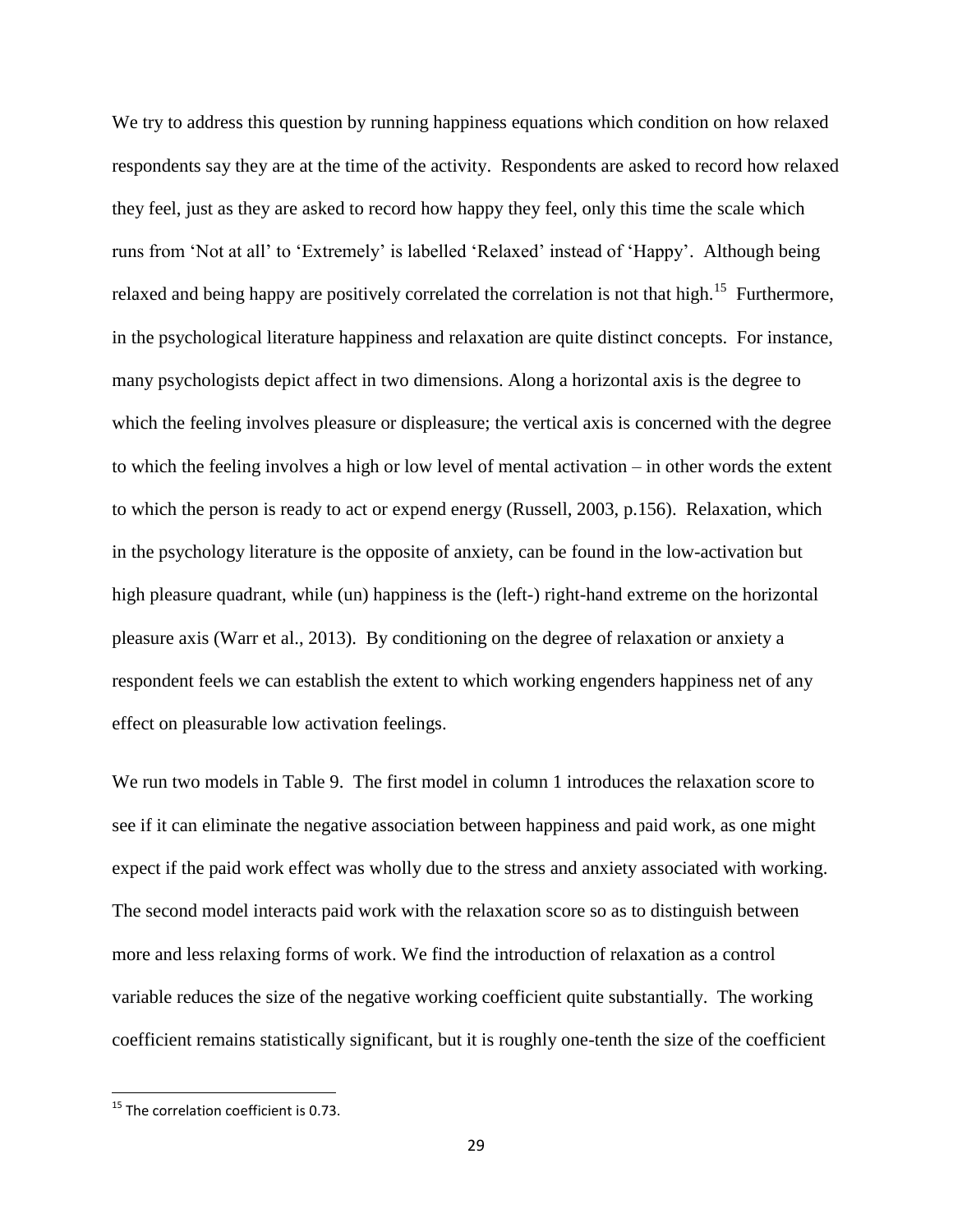presented in Table 1, suggesting that a substantial part of the work effect may be due to the worry and stress of work. However, the interaction of work and relaxation, whilst positive, is both small and statistically non-significant. This suggests that, although feeling relaxed is very important for feeling happy, and controlling for relaxation accounts for some of the work effect, working continues to be negatively associated with momentary happiness, regardless of the stress associated with working.

### **4. Conclusion**

In this paper we contribute to the literature on momentary wellbeing using a new data source, *Mappiness*, which permits individuals to record their wellbeing via a smartphone. The data contain more than a million observations on tens of thousands of individuals in the UK, collected since August 2010. We explore the links between individuals' wellbeing measured momentarily at random points in time and their experiences of paid work. We quantify the effects of working on individuals' affect relative to other activities they perform.

We find paid work is ranked lower than any of the other 39 activities individuals engage in, with the exception of being sick in bed. Although controlling for other factors reduces the size of the association its rank position remains the same and the effect is still equivalent to a 7-8% reduction in happiness relative to circumstances in which one is not working. However, precisely how unhappy or anxious one is while working depends on the circumstances. Wellbeing at work varies significantly with where you work (at home, at work, elsewhere); whether you are combining work with other activities; whether you are alone or with others; the time of day or night you are working; and your personal and household characteristics. Many of these circumstances can be influenced by public policy which may facilitate working conditions

30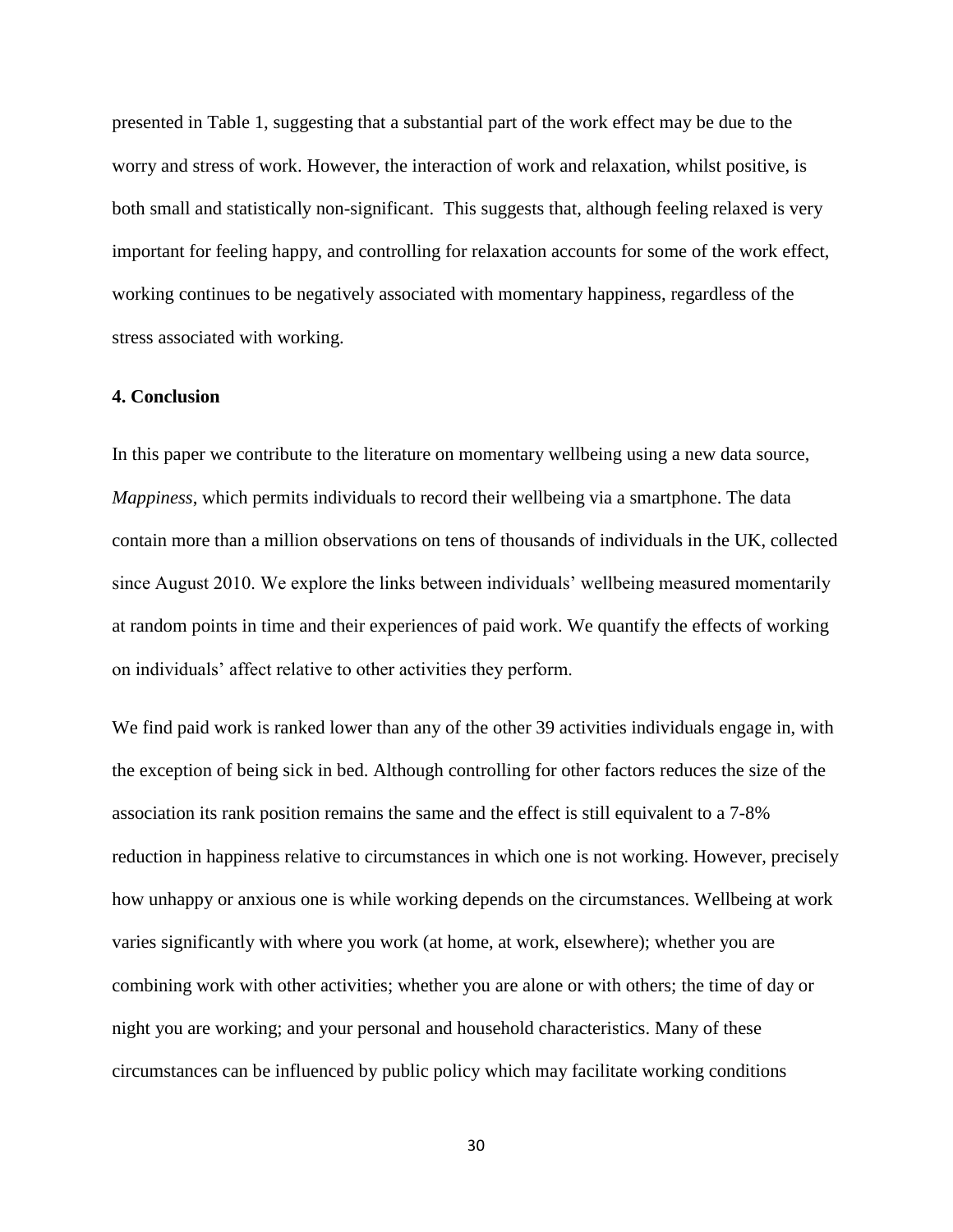conducive to 'happier' working, something which economists have recently noted can also improve labour productivity (Oswald et al., forthcoming).

We are left with the question as to why work appears to have such an adverse effect on individuals' momentary wellbeing. We know that part of the answer is related to anxiety at work. Even though people are so positive about paid work when reflecting on the meaning and value of their lives, actually engaging in paid work comes at some personal cost to them in terms of the pressures and stress they face while working. This suggestion is supported by previous research which shows that workers' happiness varies markedly according to whether or not they feel pressure to work quickly (Kahneman et al., 2004, p.1779). But our results suggest that this is not the whole story. First, as Table 7 indicates, working continues to be negatively correlated with happiness, even when it is combined with other activities which are pleasurable. Second, even when one conditions on feelings of relaxation, working continues to be negatively associated with momentary wellbeing. Instead, it appears that work per se is negatively associated with hedonic wellbeing, such that we would rather be doing other things. That is to say, work really is disutility, as economists have traditionally held.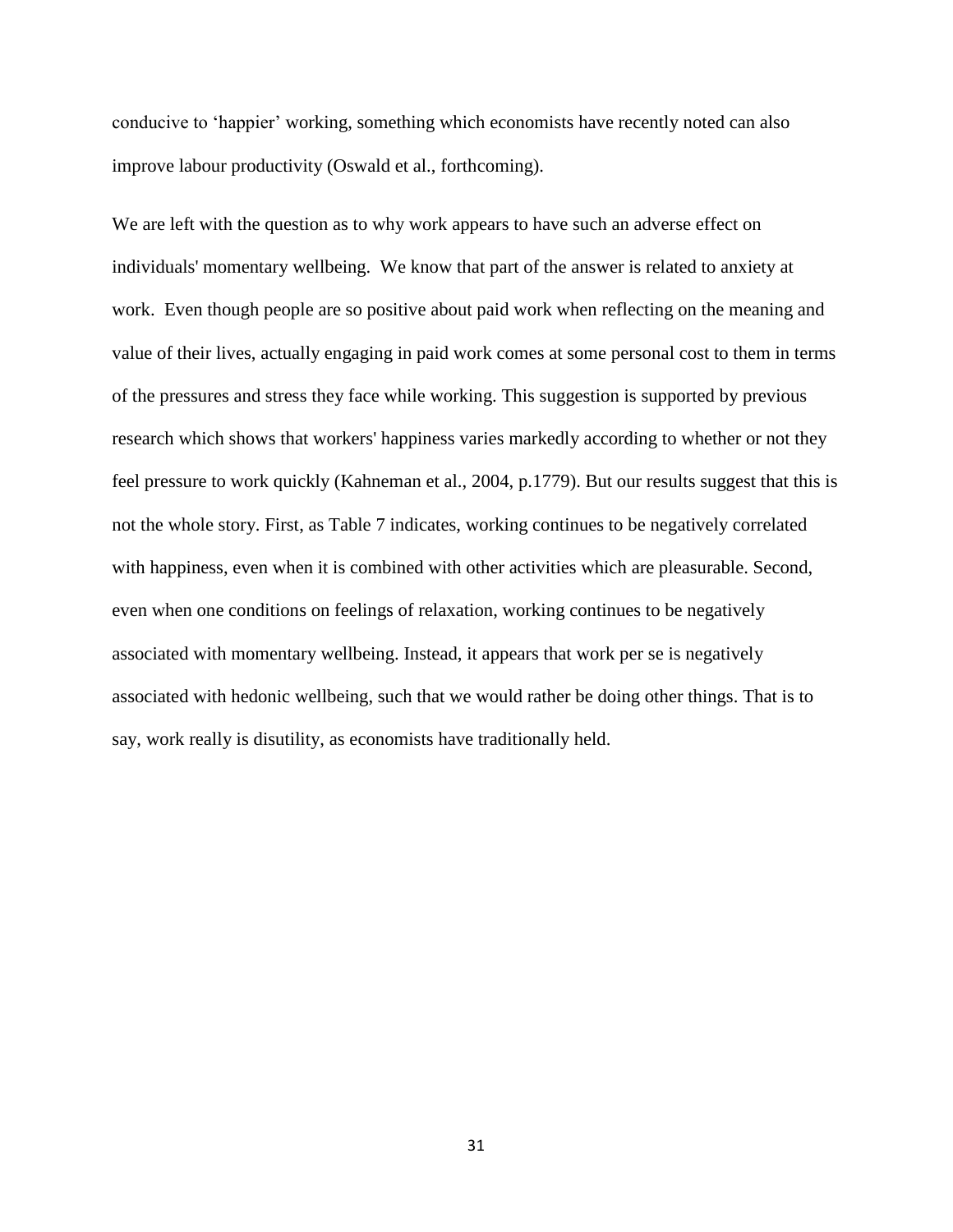# **Afflilations**

Alex Bryson, National Institute of Economic and Social Research; Centre for Economic Performance, LSE; IZA

George MacKerron, University of Sussex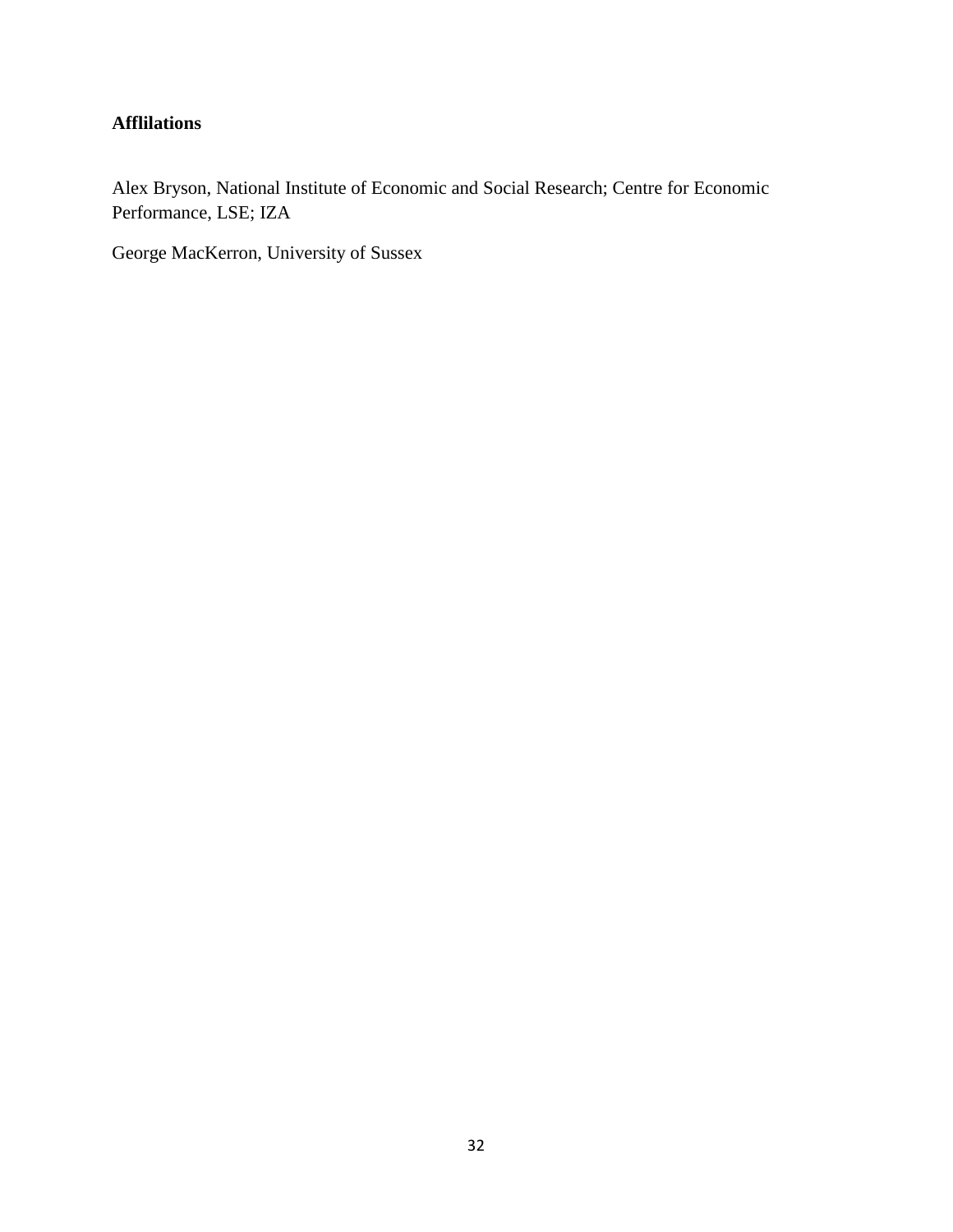### **References**

Barroso, J. (2008). Speech in the opening session. Statistics for policymaking: *Europe 2020. Eurostat conference*. 10 and 11 March 2008, Brussels.

Blanchflower, D. and Oswald, A. (2008). 'Hypertension and happiness across nations', *Journal of Health Economics*, vol. 27, pp. 218–233.

Blanchflower, D. and Oswald, A. (2011). 'International happiness: a new view on the measure of performance', *Academy of Management Perspectives*, vol. 25(1), pp. 6–22.

Bloom, N., Liang, J., Roberts, J. and Ying, Z.Y. (2013). 'Does Working from Home Work? Evidence from a Chinese Experiment', *NBER Working Paper No. 18871*.

Bryson A., Green F., Bridges S. and Craig R. (2011). 'Well-being, health and work' in (Craig, R. and Mindell, J., eds). *Health Survey for England 2010.* Leeds: NHS Information Centre (also NIESR Discussion Paper No. 387).

Bryson, A., Barth, E. and Dale-Olsen, H. (2012) 'Do Higher Wages Come at a Price?', *Journal of Economic Psychology*, vol. 33(1), pp. 251–263.

Clark, A.E. (2003). 'Unemployment as a social norm: Psychological evidence from panel data', *Journal of Labor Economics*, vol 21, pp. 323–351.

Clark, A.E., Diener, E., Georgellis, Y. and Lucas, R.E. (2008). 'Lags and Leads in Life Satisfaction: A Test of the Baseline Hypothesis', *The Economic Journal*, vol. 118, pp. F222–243.

Clark, A.E. and Georgellis, Y. (2004). 'Kahneman meets the Quitters: Peak-End Behaviour in the Labour Market', *mimeo*.

Colander, D. (2007). 'Retrospectives. Edgeworth's Hedonimeter and the Quest to Measure Utility', *Journal of Economic Perspectives*, vol. 21(2), pp. 215–225.

Cottini, E., Kato, T. and Westergaard-Nielsen, N. (2011). 'Adverse workplace conditions, highinvolvement work practices and labor turnover: evidence from Danish linked employeremployee data', *Labour Economics*, vol. 18, pp. 872–880.

Council of Europe (2008). 'Well-Being for All: Concepts and Tools for Social Cohesion', Strasbourg: Council of Europe.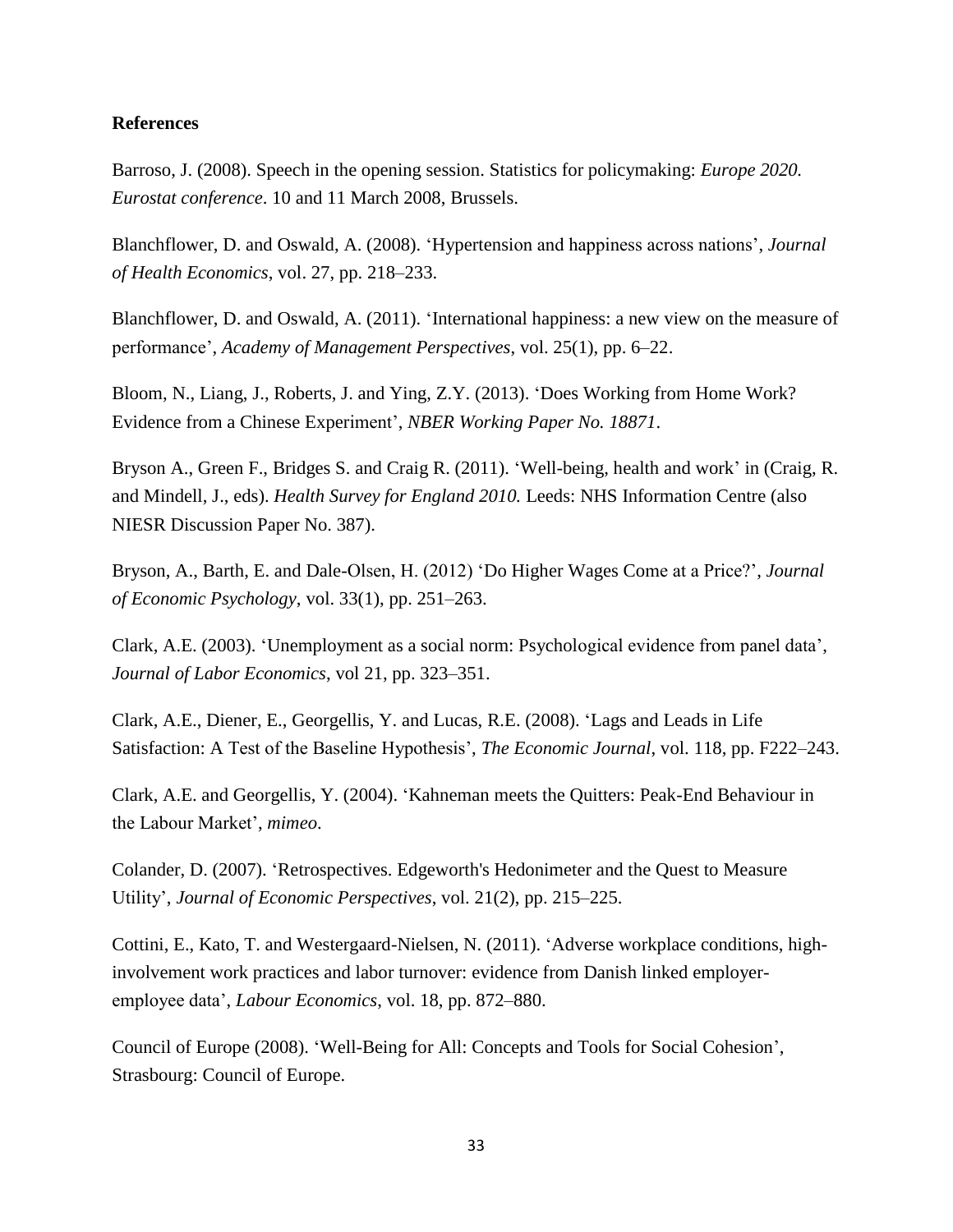Couper, M. P., Tourangeau, R., Conrad, F. G., and Singer, E. (2006). 'Evaluating the effectiveness of visual analog scales', *Social Science Computing Review*, vol. 24(2), pp. 227– 245.

Dolan, P. and Metcalfe, R. (2012). 'Measuring Subjective Wellbeing: Recommendations on Measures for use by National Governments', *Journal of Social Policy*, vol. 41(2), pp. 409–427.

Dolan, P., Layard, R. and Metcalfe, R. (2011). 'Measuring subjective well-being for public policy: recommendations on measures', Centre for Economic Performance (LSE), Special Paper No. 23.

Easterlin, R.A. (1974). 'Does economic growth improve the human lot? Some empirical Evidence', in (David P.A. and Reder, M.W., eds.), *Nations and Households in Economic Growth: Essays in Honor of Moses Abramowitz*, pp. 89–125, New York: Academic Press.

Freeman, R. (1978). 'Job satisfaction as an economic variable', *American Economic Review*, vol. 68(2), pp. 135–141.

Frey, B.S. and Stutzer, A. (2002). 'What can economists learn from happiness research?', *Journal of Economic Literature*, 40(2), 402–435.

Fujiwara, D. and Campbell, R. (2011). 'Valuation techniques for social cost-benefit analysis: Stated preference, revealed preference and subjective well-being approaches', London: HM Treasury & Department for Work and Pensions.

Gura, T. (2013). 'Citizen science: Amateur experts', *Nature*, vol. 496(7444), pp. 259–261.

Haklay, M. (2010). 'How good is volunteered geographical information? A comparative study of OpenStreetMap and Ordnance Survey datasets', *Environment and Planning B*, vol. 37(4), pp. 682–703.

Hektner, J. M., Schmidt, J. A. and Csíkszentmihályi, M. (2007). *Experience Sampling Method: Measuring the Quality of Everyday Life*, London: Sage.

Helliwell, J., Layard, R. and Sachs, J. (2012). 'World Happiness Report', commissioned for the United Nations Conference on *Happiness and Well-being: Defining a New Economic Paradigm*, New York, 2 April.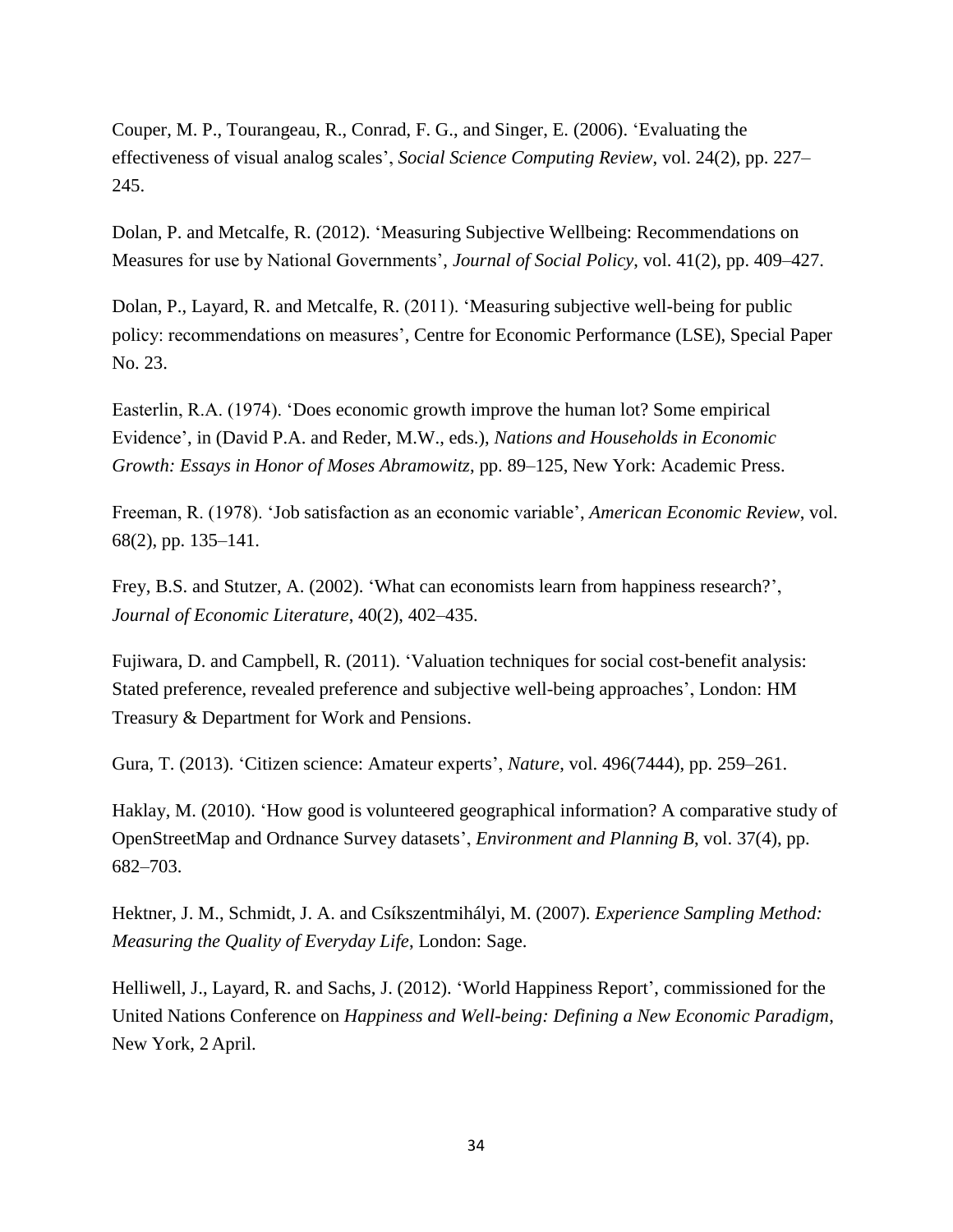Hinchliffe, G. (2004). 'Work and Human Flourishing', *Educational Philosophy and Theory*, vol. 36(5), pp. 535–547.

House of Commons (2006). Hansard Written Answers for 18 July 2006. London.

Kahneman, D., (1973). *Attention and Effort*, Englewood Cliffs, NJ: Prentice Hall.

Kahneman, D. and Deaton, A. (2010). 'High income improves evaluation of life but not emotional well-being', *Proceedings of the National Academy of Sciences*, vol. 107, pp. 16489– 93.

Kahneman, D. and Krueger, A.B. (2006). 'Developments in the Measurement of Subjective Well-being', *Journal of Economic Perspectives*, vol. 20(1), pp. 3–24.

Kahneman, D., Krueger, A.B., Schkade, D.A., Schwarz, N. and Stone, A.A. (2004). 'A survey method for characterizing daily life experience: the Day Reconstruction Method', *Science*, vol. 306(5702), pp. 1776–80.

Kahneman, D. and Thaler, R. H. (2006). 'Anomalies: Utility Maximization and Experienced Utility', *Journal of Economic Perspectives*, vol. 20(1), pp. 221–234.

Killingsworth, M. A. and Gilbert, D. T. (2010). 'A wandering mind is an unhappy mind', *Science*, vol. 330(6006), p. 932.

Knabe, A., Rätzel, S., Schob, R. and Weimann, J. (2010). 'Dissatisfied with life but having a good day: time-use and well-being of the unemployed', *The Economic Journal*, vol. 120, pp. 867–889.

Layard, R. (2003). 'Happiness: Has social science a clue?', Lionel Robbins Memorial Lecture Series, London School of Economics, 3–5 March 2003.

[http://cep.lse.ac.uk/events/lectures/layard/RL030303.pdf,](http://cep.lse.ac.uk/events/lectures/layard/RL030303.pdf) …04.pdf, …05.pdf (last accessed: 8 November 2005).

Layard, R. (2009). 'Why subjective well-being should be the measure of progress', OECD World Forum on *Statistics, Knowledge and Policy — Charting Progress, Building Visions, Improving Life*, Busan, Korea, 27–30 October.

Layard, R. (2011). *Happiness: Lessons from a New Science*, 2<sup>nd</sup> edition, London: Penguin Books.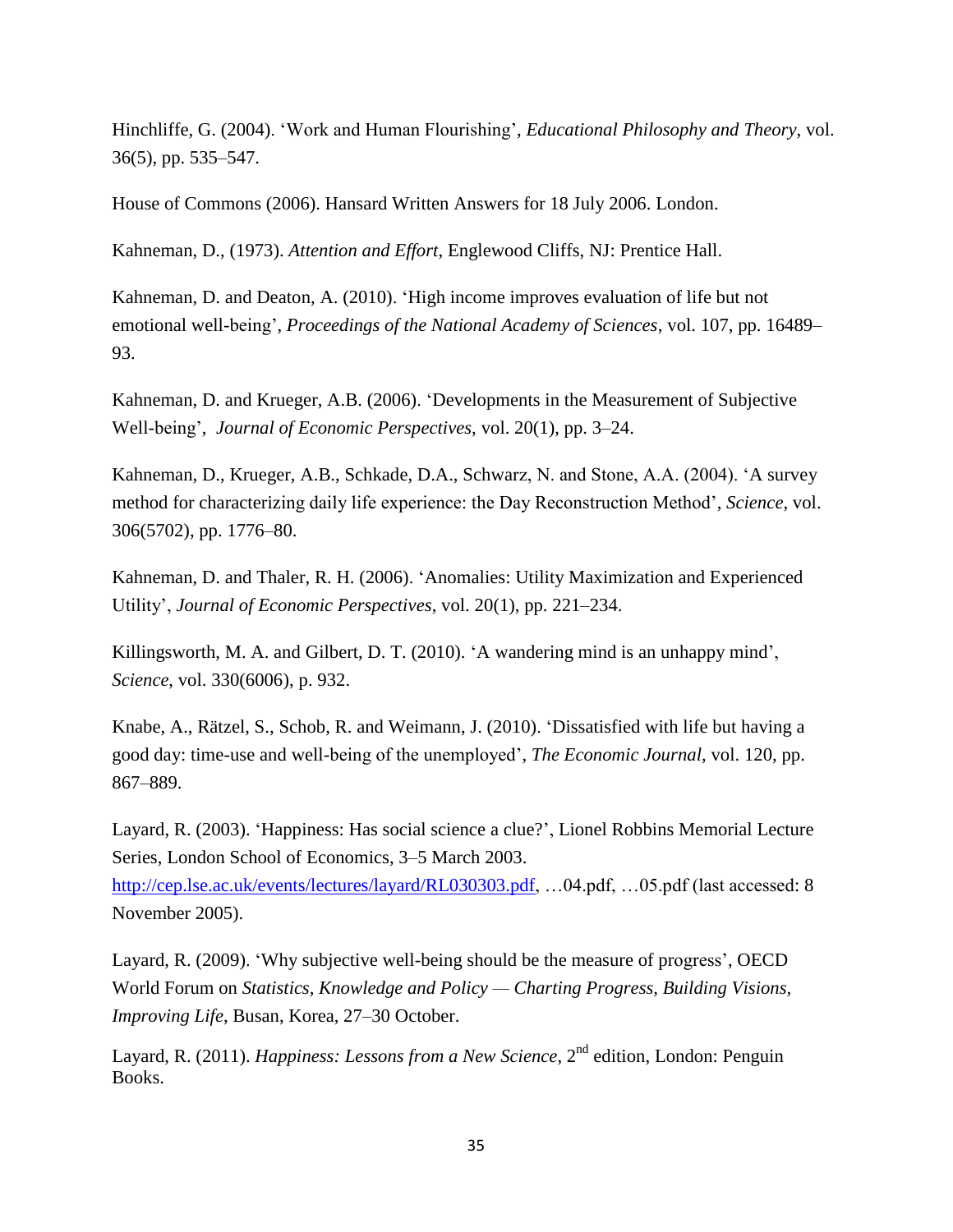Layard, R., Clark, A. and Senik, C. (2012). 'The causes of happiness and misery', in (Helliwell, J., R., Layard, R. and Sachs, J., eds.), *The World Happiness Report*, commissioned for the April 2nd United Nations Conference on Happiness.

MacKerron, G. (2012) *Happiness and Environmental Quality*, PhD Thesis, London School of Economics. [http://etheses.lse.ac.uk/383](https://webmail.niesr.ac.uk/owa/redir.aspx?C=17497299f7ba45df96a68b3764482050&URL=http%3a%2f%2fetheses.lse.ac.uk%2f383) (last accessed: 11 February 2015).

MacKerron, G. and Mourato, S. (2013). 'Happiness is greater in natural environments', *Global Environmental Change*, vol. 23(5), pp. 992–1000.

National Centre for Social Research (2009). British Social Attitudes Survey 2009. Economic and Social Data Service.

OECD (2011) *How's Life? Measuring Well-Being*, Paris: OECD.

Office for National Statistics (2010). 'Mid year population estimates 2009'. http: //www.statistics.gov.uk/statbase/product.asp?vlnk=15106 (last accessed: 1 August 2011).

Oswald, A., Proto, E. and Sgroi, D. (forthcoming) 'Happiness and productivity', *Journal of Labor Economics.*

Russell, J. (2003). 'Core affect and the psychological construction of emotion', *Psychological Review*, vol. 110(1), pp. 145–172.

Stone, A. and Shiffman, S. (2002). 'Capturing momentary, self-report data: A proposal for reporting guidelines', *Annals of Behavioral Medicine*, vol. 24(3), pp. 236–243.

Steptoe, A., Wardle, J. and Marmot, M. (2005). 'Positive affect and health-related neuroendocrine, cardiovascular and inflammatory processes', *Proceedings of the National Academy of Sciences*, vol. 102(18), pp. 6508–6512.

Stevenson, B. and Wolfers, J. (2008). 'Economic growth and subjective well-being: Reassessing the Easterlin Paradox', *Brookings Papers on Economic Activity*, Spring, pp. 1–102.

Stiglitz J., Sen A. and Fitoussi J.P. (2009). *Report by the Commission on the Measurement of Economic Performance and Social Progress.* [http://www.stiglitz-sen](http://www.stiglitz-sen-fitoussi.fr/documents/rapport_anglais.pdf)[fitoussi.fr/documents/rapport\\_anglais.pdf](http://www.stiglitz-sen-fitoussi.fr/documents/rapport_anglais.pdf) (last accessed: 11 February 2015).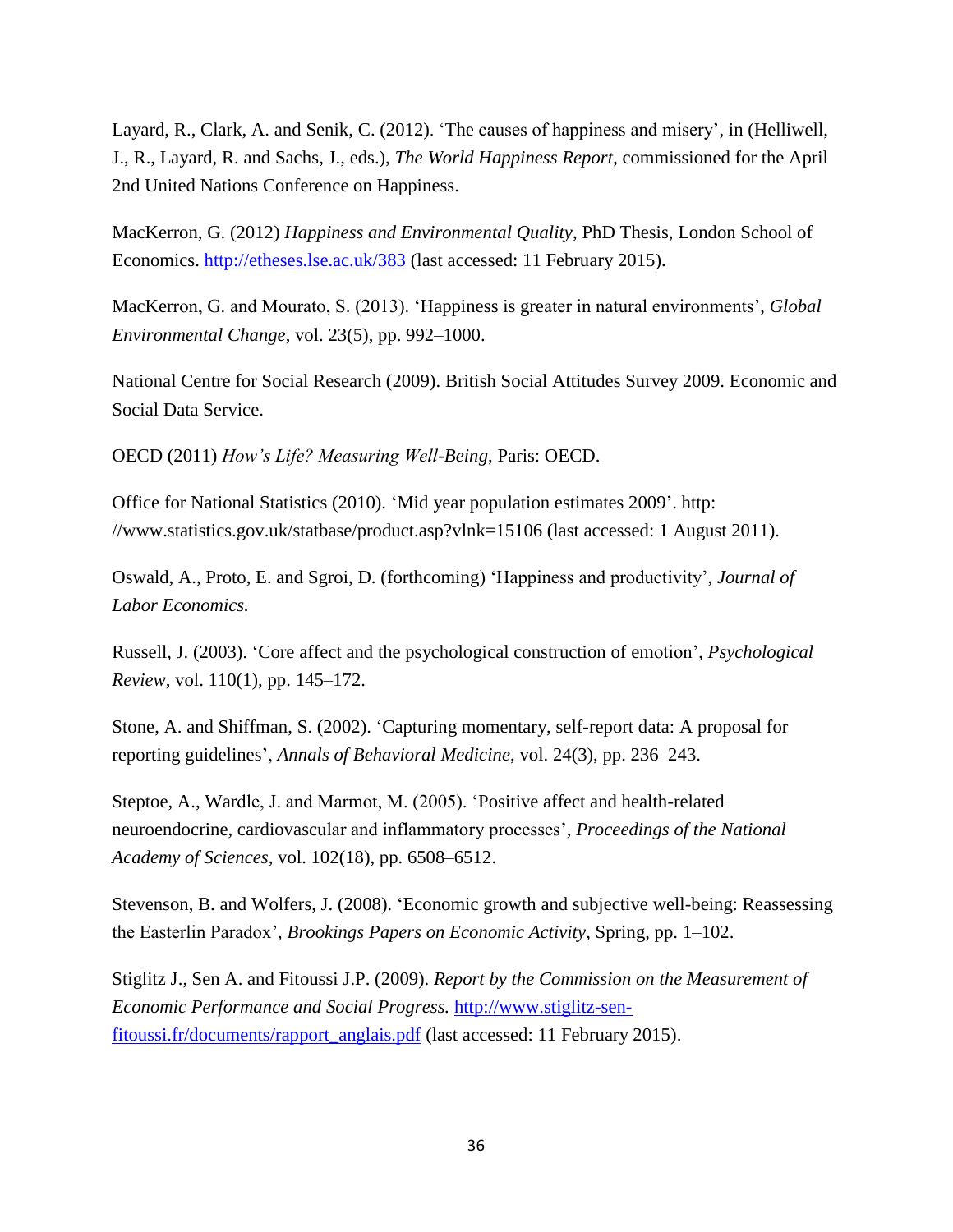Stone, A. A., Schwartz, J. E., Broderick, J. E. and Deaton, A. (2010). 'A snapshot of the age distribution of psychological well-being in the United States', *Proceedings of the National Academy of Sciences*, vol. 107(22), pp. 9985–9990.

Warr, P. (2007) *Work, Happiness, and Unhappiness*, Mahwah, New Jersey: Lawrence Erlbaum Associates.

Warr, P., Binl, U., Parker, S. and Ingeoglu, I. (2013). 'Four-quadrant investigation of job-related affects and behaviours', *European Journal of Work and Organizational Psychology*, vol. 23(3), pp. 343–363.

Watson, D., Pichler, F. and Wallace, C. (2010). *Subjective Well-Being in Europe*, Dublin: European Foundation for the Improvement of Living and Working Conditions.

White, M. P. and Dolan, P. (2009). 'Accounting for the richness of daily activities', *Psychological Science*, vol. 20(8), pp. 1000–1008.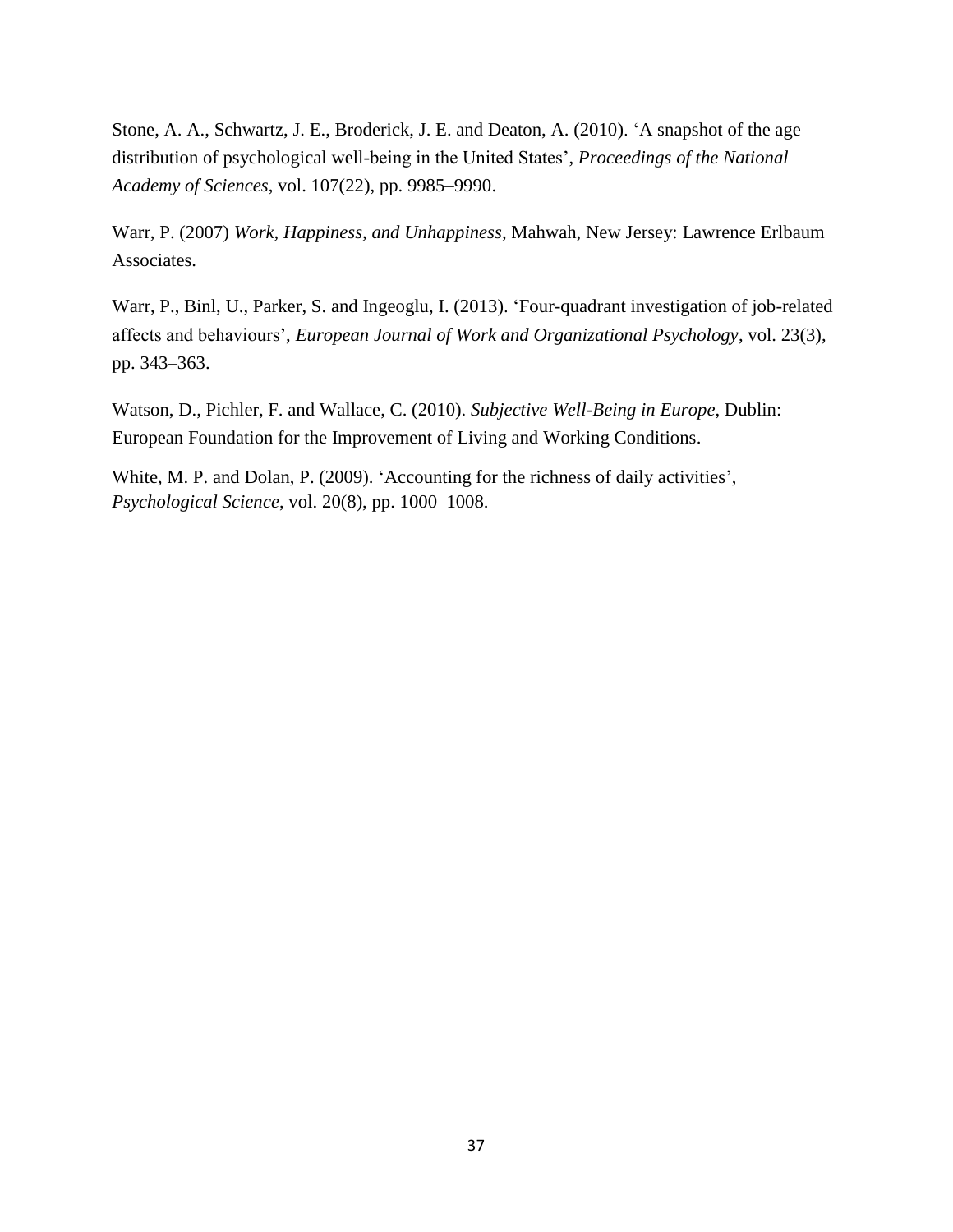# **Appendix A: The survey instrument**

| $H_{\text{H}}$ , vodafone UK | 17:25           | ィロ               | $\frac{1}{2}$ vodafone UK $\widehat{\mathcal{R}}$ | 17:25        | $\rightarrow$ $\rightarrow$ | $\bullet$ vodafone UK $\approx$ 17:25 |                                | ィロ |
|------------------------------|-----------------|------------------|---------------------------------------------------|--------------|-----------------------------|---------------------------------------|--------------------------------|----|
| Cancel                       | <b>Feelings</b> |                  | People                                            | <b>Place</b> |                             | Place (2)                             | <b>Activities</b>              |    |
| Do you feel?                 |                 |                  | Are you?                                          |              |                             |                                       | Please tick all that apply     |    |
| Not at all                   | Happy           | <b>Extremely</b> | <b>Indoors</b>                                    |              |                             |                                       | Just now, what were you doing? |    |
|                              |                 |                  | <b>Outdoors</b>                                   |              |                             | Working, studying                     |                                |    |
|                              | Relaxed         |                  | In a vehicle                                      |              |                             |                                       | In a meeting, seminar, class   |    |
| Not at all                   |                 | Extremely        |                                                   |              |                             |                                       | <b>Travelling, commuting</b>   |    |
|                              |                 |                  |                                                   |              |                             |                                       | Cooking, preparing food        |    |
| Not at all                   | Awake           | <b>Extremely</b> |                                                   |              |                             |                                       | Housework, chores, DIY         |    |
|                              |                 |                  |                                                   |              |                             |                                       | Admin, finances, organising    |    |
| <b>Next</b>                  |                 | ⋗                |                                                   |              |                             | Shopping, errands                     |                                |    |
|                              |                 |                  |                                                   |              |                             | <b>Waiting, queueing</b>              |                                |    |

If a signal has been received, the app launches directly into the questionnaire.

The questionnaire spans multiple screens, delineated below by horizontal rules. Tapping an option suffixed by '>' immediately advances to the next screen.

The first screen has a 'Cancel' button that discontinues the questionnaire, and each subsequent screen has a 'Back' button to return to the preceding screen.

THIS SCREEN IS ILLUSTRATED ABOVE

**Feelings**

Do you feel… ?

Happy (slider: Not at all … Extremely)

Relaxed (slider: Not at all … Extremely)

Awake (slider: Not at all … Extremely)

 $Next$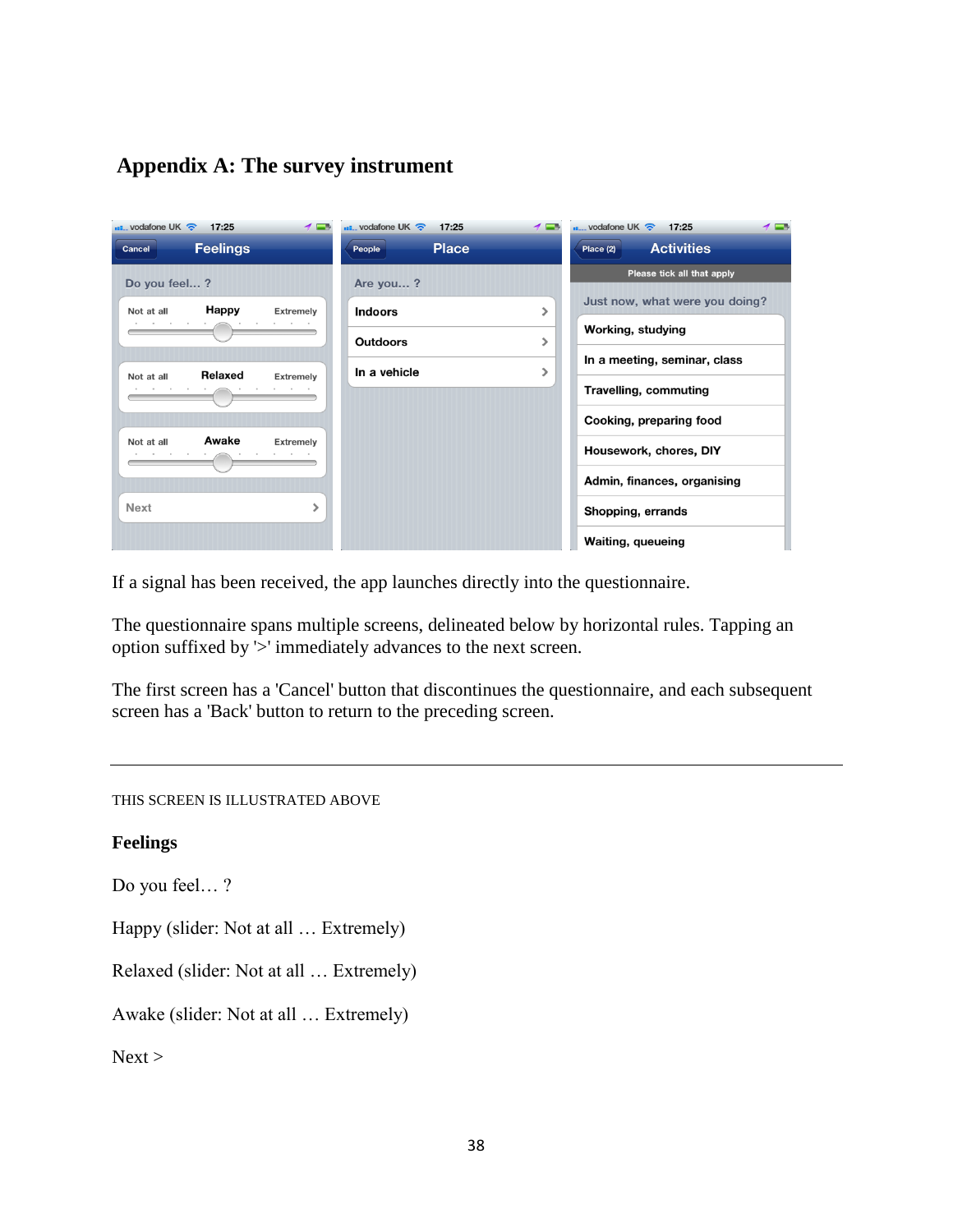# **People**

*Please tick all that apply*

Are you… ?

Alone, or with strangers only >

Or are you with your… ?

[ ] Spouse, partner, girl/boyfriend [ ] Children [ ] Other family members [ ] Colleagues, classmates [ ] Clients, customers [ ] Friends [ ] Other people you know

 $Next$ 

THIS SCREEN IS ILLUSTRATED ABOVE

### **Place**

Are you… ?

Indoors > Outdoors > In a vehicle >

### **Place (2)**

And are you… ?

At home > At work  $>$ Elsewhere >

*If you're working from home, please choose 'At home'*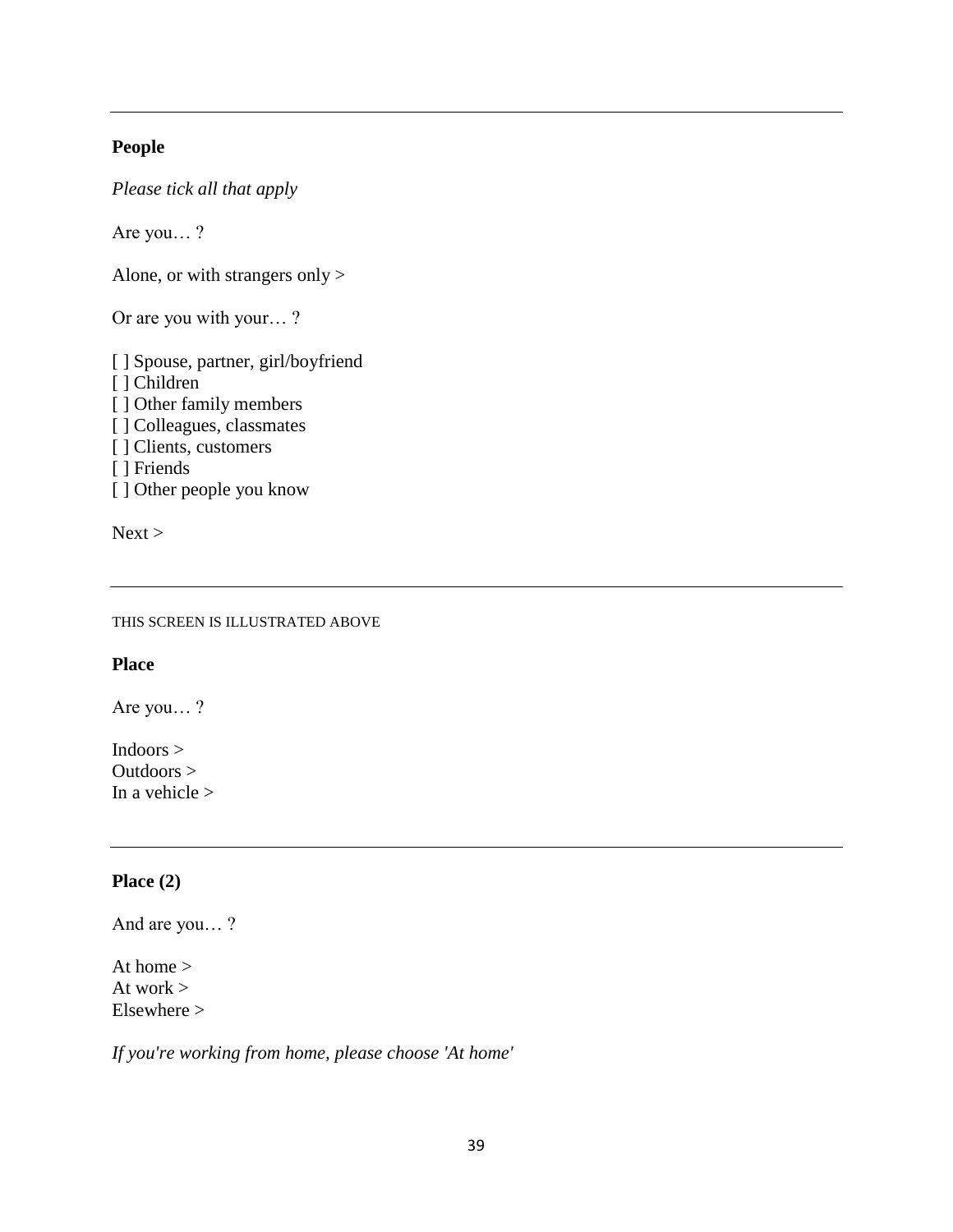### THIS SCREEN IS ILLUSTRATED ABOVE

THE ACTIVITIES LIST IS ADAPTED FROM THE AMERICAN TIME USE SURVEY ACTIVITY LEXICON 2009 (US BUREAU OF LABOR STATISTICS) AND THE UNITED KINGDOM 2000 TIME USE SURVEY (UK OFFICE FOR NATIONAL STATISTICS).

### **Activities**

*Please tick all that apply*

Just now, what were you doing?

[ ] Working, studying [] In a meeting, seminar, class [] Travelling, commuting [ ] Cooking, preparing food [ ] Housework, chores, DIY [ ] Admin, finances, organising [ ] Shopping, errands [ ] Waiting, queueing [] Childcare, playing with children [ ] Pet care, playing with pets [ ] Care or help for adults [ ] Sleeping, resting, relaxing [ ] Sick in bed [] Meditating, religious activities [ ] Washing, dressing, grooming [ ] Intimacy, making love [ ] Talking, chatting, socialising [ ] Eating, snacking [ ] Drinking tea/coffee [ ] Drinking alcohol [ ] Smoking [ ] Texting, email, social media [ ] Browsing the Internet [ ] Watching TV, film [ ] Listening to music [ ] Listening to speech/podcast [ ] Reading [ ] Theatre, dance, concert [] Exhibition, museum, library [ ] Match, sporting event [ ] Walking, hiking [ ] Sports, running, exercise [ ] Gardening, allotment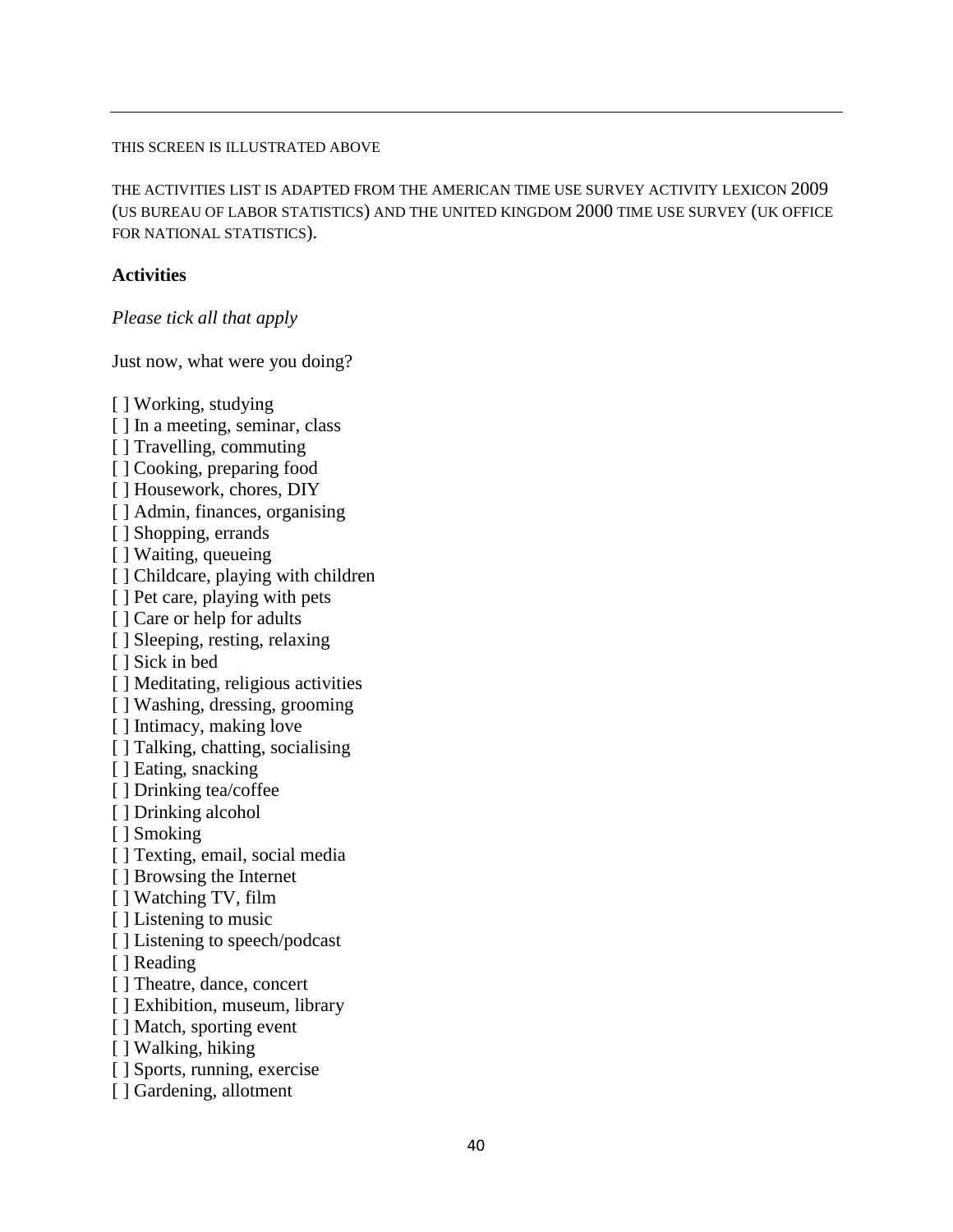- [] Birdwatching, nature watching
- [ ] Hunting, fishing
- [] Computer games, iPhone games
- [ ] Other games, puzzles
- [ ] Gambling, betting
- [ ] Hobbies, arts, crafts
- [ ] Singing, performing
- [ ] Something else

 $Next$ 

BY DEFAULT, THIS DIGITAL CAMERA SCREEN IS SHOWN ONLY WHEN OUTDOORS

Please take a photo straight ahead

Or tap Cancel to skip this step

THIS SCREEN IS SHOWN ONLY IF A PHOTO WAS TAKEN

# **Map**

Add this photo to the public map?

 $Yes >$  $No$ 

THIS SCREEN IS SHOWN ONLY WHEN OUTDOORS AND IN THE RARE EVENT THAT GPS LOCATION ACCURACY IS STILL WORSE THAN 100M. IT ADVANCES AUTOMATICALLY WHEN ACCURACY REACHES 100M OR A PERIOD OF 60 SECONDS HAS ELAPSED.

# **Location**

*Improving location accuracy*

Skip >

THE SURVEY DISMISSES ITSELF IMMEDIATELY AFTER THIS SCREEN IS DISPLAYED